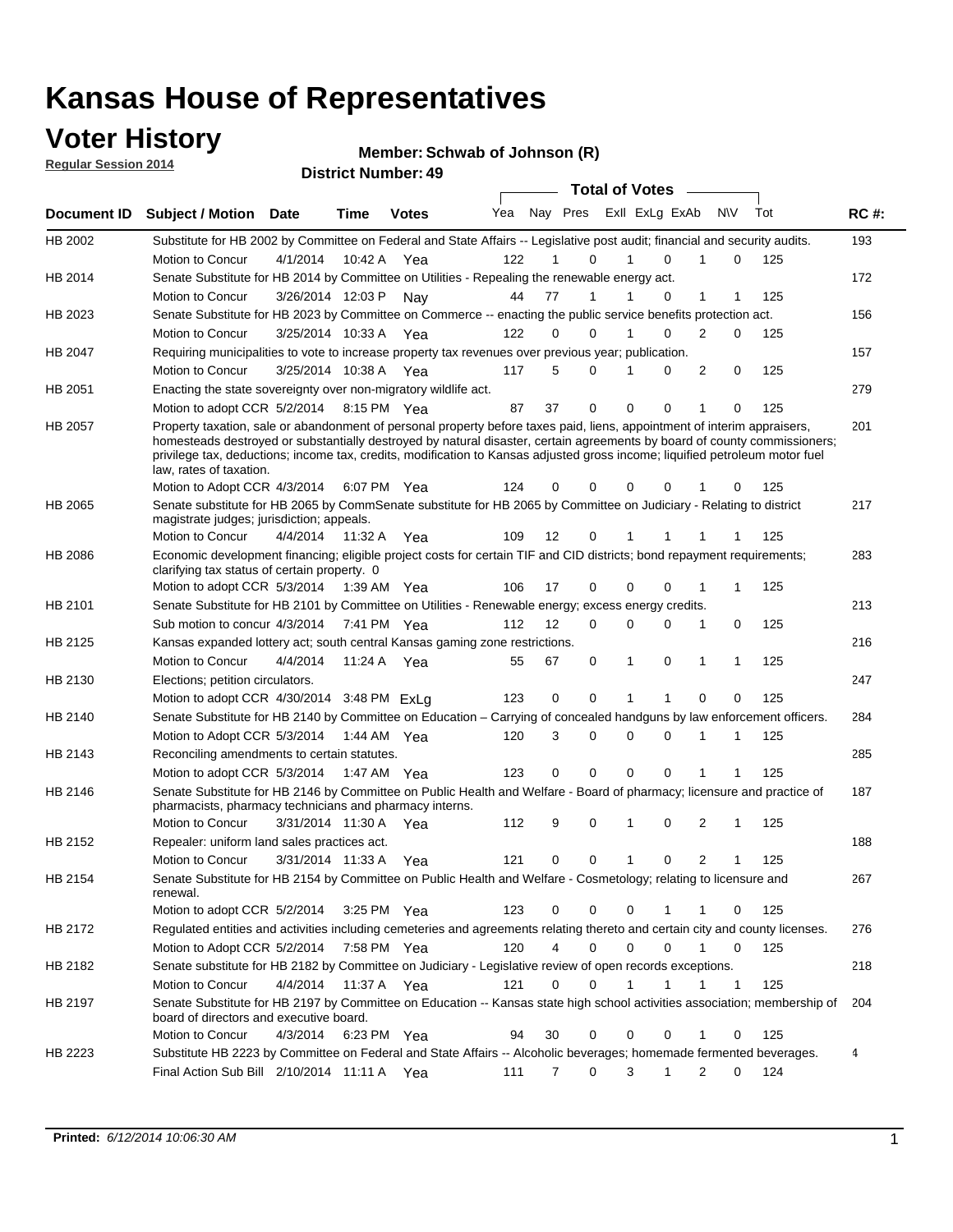### **Voter History**

| <b>VULGE LIBLUI Y</b><br><b>Reqular Session 2014</b> |                                                                                                                                                                                                                                                                                                                                                                                                                                                                                                                                                                              | Member: Schwab of Johnson (R)<br><b>District Number: 49</b> |      |              |     |     |      |                       |                         |  |     |     |             |
|------------------------------------------------------|------------------------------------------------------------------------------------------------------------------------------------------------------------------------------------------------------------------------------------------------------------------------------------------------------------------------------------------------------------------------------------------------------------------------------------------------------------------------------------------------------------------------------------------------------------------------------|-------------------------------------------------------------|------|--------------|-----|-----|------|-----------------------|-------------------------|--|-----|-----|-------------|
|                                                      |                                                                                                                                                                                                                                                                                                                                                                                                                                                                                                                                                                              |                                                             |      |              |     |     |      | <b>Total of Votes</b> |                         |  |     |     |             |
| Document <b>ID</b>                                   | <b>Subject / Motion</b>                                                                                                                                                                                                                                                                                                                                                                                                                                                                                                                                                      | <b>Date</b>                                                 | Time | <b>Votes</b> | Yea | Nav | Pres |                       | Exll ExLg ExAb          |  | N\V | Tot | <b>RC#:</b> |
| HB 2223                                              | Substitute for HB 2223 by Committee on Federal and State Affairs—Alcoholic beverages; homemade fermented beverages;<br>microbrewery gallonage expanded; liquor license length of citizenship.                                                                                                                                                                                                                                                                                                                                                                                |                                                             |      |              |     |     |      |                       |                         |  |     |     | 205         |
|                                                      | Motion to Concur                                                                                                                                                                                                                                                                                                                                                                                                                                                                                                                                                             | 4/3/2014                                                    |      | 6:27 PM Yea  | 115 | 9   |      | $\Omega$              |                         |  |     | 125 |             |
| HB 2231                                              | Senate Substitute for Substitute for HB 2231 by Committee on Ways and Means - Appropriations for FY 2014, FY 2015, FY<br>2016, FY 2017 and FY 2018 for various state agencies; capital improvement projects; claims against the state.<br>$\mathbf{M}$ $\mathbf{M}$ $\mathbf{M}$ $\mathbf{M}$ $\mathbf{M}$ $\mathbf{M}$ $\mathbf{M}$ $\mathbf{M}$ $\mathbf{M}$ $\mathbf{M}$ $\mathbf{M}$ $\mathbf{M}$ $\mathbf{M}$ $\mathbf{M}$ $\mathbf{M}$ $\mathbf{M}$ $\mathbf{M}$ $\mathbf{M}$ $\mathbf{M}$ $\mathbf{M}$ $\mathbf{M}$ $\mathbf{M}$ $\mathbf{M}$ $\mathbf{M}$ $\mathbf{$ |                                                             |      |              |     |     |      |                       | ㅋㅇ ㄷㅋ ㅇ ㅇ ㅇ ㅇ ㅇ ㅋ ㅇ ㅋㅇㄷ |  |     |     | 282         |

| HB 2231 | Senate Substitute for Substitute for HB 2231 by Committee on Ways and Means - Appropriations for FY 2014, FY 2015, FY<br>2016, FY 2017 and FY 2018 for various state agencies; capital improvement projects; claims against the state.                                                                                                                                                                                                                                                                                                                                                                                                                                                                                                                                                                                                                                                                          |                       |             |     |     |    |          |              |          |                |          |     | 282 |
|---------|-----------------------------------------------------------------------------------------------------------------------------------------------------------------------------------------------------------------------------------------------------------------------------------------------------------------------------------------------------------------------------------------------------------------------------------------------------------------------------------------------------------------------------------------------------------------------------------------------------------------------------------------------------------------------------------------------------------------------------------------------------------------------------------------------------------------------------------------------------------------------------------------------------------------|-----------------------|-------------|-----|-----|----|----------|--------------|----------|----------------|----------|-----|-----|
|         | Motion to adopt CCR 5/2/2014 9:48 PM Yea                                                                                                                                                                                                                                                                                                                                                                                                                                                                                                                                                                                                                                                                                                                                                                                                                                                                        |                       |             |     | 70  | 54 | $\Omega$ | $\Omega$     | $\Omega$ | 1              | $\Omega$ | 125 |     |
| HB 2246 | Substitute for HB 2246 by Committee on Commerce, Labor and Economic Development - Peer review for certain licensed<br>technical professions.                                                                                                                                                                                                                                                                                                                                                                                                                                                                                                                                                                                                                                                                                                                                                                    |                       |             |     |     |    |          |              |          |                |          |     | 38  |
|         | EFA Sub Bill                                                                                                                                                                                                                                                                                                                                                                                                                                                                                                                                                                                                                                                                                                                                                                                                                                                                                                    | 2/21/2014 1:34 PM Yea |             |     | 120 | 0  | 0        |              | 0        | 2              |          | 124 |     |
| HB 2246 | Substitute for HB 2246 by Committee on Commerce, Labor and Economic Development - Peer review for certain licensed<br>technical professions.                                                                                                                                                                                                                                                                                                                                                                                                                                                                                                                                                                                                                                                                                                                                                                    |                       |             |     |     |    |          |              |          |                |          |     | 260 |
|         | Motion to Concur                                                                                                                                                                                                                                                                                                                                                                                                                                                                                                                                                                                                                                                                                                                                                                                                                                                                                                | 5/2/2014              | 11:40 A Yea |     | 124 | 0  | 0        | 0            |          | 0              | 0        | 125 |     |
| HB 2272 | Kansas expanded lottery act; southeast Kansas gaming zone; privilege fee and investment threshold amount reduced.                                                                                                                                                                                                                                                                                                                                                                                                                                                                                                                                                                                                                                                                                                                                                                                               |                       |             |     |     |    |          |              |          |                |          |     | 200 |
|         | Motion to Concur                                                                                                                                                                                                                                                                                                                                                                                                                                                                                                                                                                                                                                                                                                                                                                                                                                                                                                | 4/2/2014              | 4:18 PM Yea |     | 84  | 36 | 0        | $\mathbf 0$  | 0        |                | 4        | 125 |     |
| HB 2296 | Campaign finance; permitted uses of campaign funds; increased exemption amount for certain candidates; contributor<br>information; lobbyist filings.                                                                                                                                                                                                                                                                                                                                                                                                                                                                                                                                                                                                                                                                                                                                                            |                       |             |     |     |    |          |              |          |                |          |     | 248 |
|         | Motion to adopt CCR 4/30/2014 3:53 PM ExLg                                                                                                                                                                                                                                                                                                                                                                                                                                                                                                                                                                                                                                                                                                                                                                                                                                                                      |                       |             |     | 119 | 4  | 0        |              |          | 0              | 0        | 125 |     |
| HB 2296 | Campaign finance; permitted uses of campaign funds; increased exemption amount for certain candidates; contributor<br>information; lobbyist filings.                                                                                                                                                                                                                                                                                                                                                                                                                                                                                                                                                                                                                                                                                                                                                            |                       |             |     |     |    |          |              |          |                |          |     | 287 |
|         | Motion to Override<br>Veto                                                                                                                                                                                                                                                                                                                                                                                                                                                                                                                                                                                                                                                                                                                                                                                                                                                                                      | 5/30/2014 10:24 A Yea |             |     | 96  | 5  | 0        | 0            | 0        | 0              | 24       | 125 |     |
| HB 2298 | Senate Sub for HB 2298 by Committee on Judiciary - Uniform controlled substances act. Senate Sub for HB 2298 by<br>Committee on Judiciary - Uniform controlled substances act.                                                                                                                                                                                                                                                                                                                                                                                                                                                                                                                                                                                                                                                                                                                                  |                       |             |     |     |    |          |              |          |                |          |     | 209 |
|         | Motion to Concur                                                                                                                                                                                                                                                                                                                                                                                                                                                                                                                                                                                                                                                                                                                                                                                                                                                                                                | 4/3/2014              | 6:40 PM Yea |     | 123 |    | 0        | 0            | $\Omega$ | 1              | 0        | 125 |     |
| HB 2303 | Relating to driver's license fees; driving under the influence equipment fund.                                                                                                                                                                                                                                                                                                                                                                                                                                                                                                                                                                                                                                                                                                                                                                                                                                  |                       |             |     |     |    |          |              |          |                |          |     | 1   |
|         | Motion to adopt CCR 1/22/2014 11:45 A Yea                                                                                                                                                                                                                                                                                                                                                                                                                                                                                                                                                                                                                                                                                                                                                                                                                                                                       |                       |             |     | 109 | 11 | 0        | $\mathbf{1}$ | 0        | 4              | 0        | 125 |     |
| HB 2312 | Local governments; investment of idle funds; changes.                                                                                                                                                                                                                                                                                                                                                                                                                                                                                                                                                                                                                                                                                                                                                                                                                                                           |                       |             |     |     |    |          |              |          |                |          |     | 253 |
|         | Motion to Concur                                                                                                                                                                                                                                                                                                                                                                                                                                                                                                                                                                                                                                                                                                                                                                                                                                                                                                | 5/1/2014              | 4:31 PM Yea |     | 123 | 2  | 0        | $\mathbf 0$  | $\Omega$ | $\Omega$       | 0        | 125 |     |
| HB 2338 | Substitute for HB 2338 by Committee on Ways and Means - Judicial branch; supplemental appropriation for fiscal year 2015,<br>judiciary operations; increasing various docket fees and creating new docket fees; annually, allowing the allocation of a budget<br>for each judicial district court operations, chief judge would have the authority to expend funds as necessary to carry out the<br>functions of such district if such chief judge elected to do so, including establishing what court personnel are necessary and<br>their compensation; district court judges in judicial district elect chief judge and court of appeals judges elect chief judge of the<br>court of appeals; district judge and district magistrate judge vacancies; statutory authority for longevity bonus for judicial<br>branch employees repealed; nonseverability clause.<br>Motion to Adopt CCR 4/4/2014 7:17 PM Yea |                       |             |     | 66  | 57 | 0        | 0            | 0        | 2              | 0        | 125 | 229 |
| HB 2378 |                                                                                                                                                                                                                                                                                                                                                                                                                                                                                                                                                                                                                                                                                                                                                                                                                                                                                                                 |                       |             |     |     |    |          |              |          |                |          |     |     |
|         | Senate Substitute for HB 2378 by Committee on Assessment and Taxation - Providing sales tax exemption for sales of certain 189<br>machinery and equipment used for surface mining activities.<br>Motion to Concur                                                                                                                                                                                                                                                                                                                                                                                                                                                                                                                                                                                                                                                                                               | 3/31/2014 11:35 A     |             |     | 117 | 4  | 0        |              | 0        | 2              |          | 125 |     |
|         |                                                                                                                                                                                                                                                                                                                                                                                                                                                                                                                                                                                                                                                                                                                                                                                                                                                                                                                 |                       |             | Yea |     |    |          |              |          |                |          |     |     |
| HB 2389 | Senate Substitute for HB 2389 by Committee on Judiciary - Crimes and criminal procedure; mistreatment of a dependent adult 277<br>or an elder person; RICO; warrants; discharge of certain persons; appeals.<br>Motion to Adopt CCR 5/2/2014                                                                                                                                                                                                                                                                                                                                                                                                                                                                                                                                                                                                                                                                    |                       | 8:05 PM Yea |     | 123 | 1  | 0        | 0            | 0        |                | 0        | 125 |     |
|         |                                                                                                                                                                                                                                                                                                                                                                                                                                                                                                                                                                                                                                                                                                                                                                                                                                                                                                                 |                       |             |     |     |    |          |              |          | 1              |          |     |     |
| HB 2398 | Relating to the Kansas revised limited liability company act.<br><b>Final Action</b><br>Amended                                                                                                                                                                                                                                                                                                                                                                                                                                                                                                                                                                                                                                                                                                                                                                                                                 | 2/21/2014 11:13 A Yea |             |     | 120 | 1  | 0        | 1            | 0        | 2              | 0        | 124 | 28  |
| HB 2402 | National day of the cowboy.                                                                                                                                                                                                                                                                                                                                                                                                                                                                                                                                                                                                                                                                                                                                                                                                                                                                                     |                       |             |     |     |    |          |              |          |                |          |     | 163 |
|         | <b>Final Action</b>                                                                                                                                                                                                                                                                                                                                                                                                                                                                                                                                                                                                                                                                                                                                                                                                                                                                                             | 3/26/2014 10:55 A     |             | Yea | 116 | 7  | 0        | 1            | 0        | 1              | 0        | 125 |     |
| HB 2417 | Expansion of rural opportunity zones.                                                                                                                                                                                                                                                                                                                                                                                                                                                                                                                                                                                                                                                                                                                                                                                                                                                                           |                       |             |     |     |    |          |              |          |                |          |     | 61  |
|         | <b>Final Action</b>                                                                                                                                                                                                                                                                                                                                                                                                                                                                                                                                                                                                                                                                                                                                                                                                                                                                                             | 2/27/2014 10:16 A     |             | Yea | 104 | 19 | 0        | $\mathbf 0$  | 0        | $\mathbf{1}$   | 0        | 124 |     |
|         | Amended                                                                                                                                                                                                                                                                                                                                                                                                                                                                                                                                                                                                                                                                                                                                                                                                                                                                                                         |                       |             |     |     |    |          |              |          |                |          |     |     |
| HB 2418 | Adult care home licensure act; removal of outdated rule and regulation reference.                                                                                                                                                                                                                                                                                                                                                                                                                                                                                                                                                                                                                                                                                                                                                                                                                               |                       |             |     |     |    |          |              |          |                |          |     | 6   |
|         | <b>Final Action</b>                                                                                                                                                                                                                                                                                                                                                                                                                                                                                                                                                                                                                                                                                                                                                                                                                                                                                             | 2/12/2014 11:20 A Yea |             |     | 121 | 0  | 0        | $\mathbf{1}$ | 0        | $\overline{2}$ | 0        | 124 |     |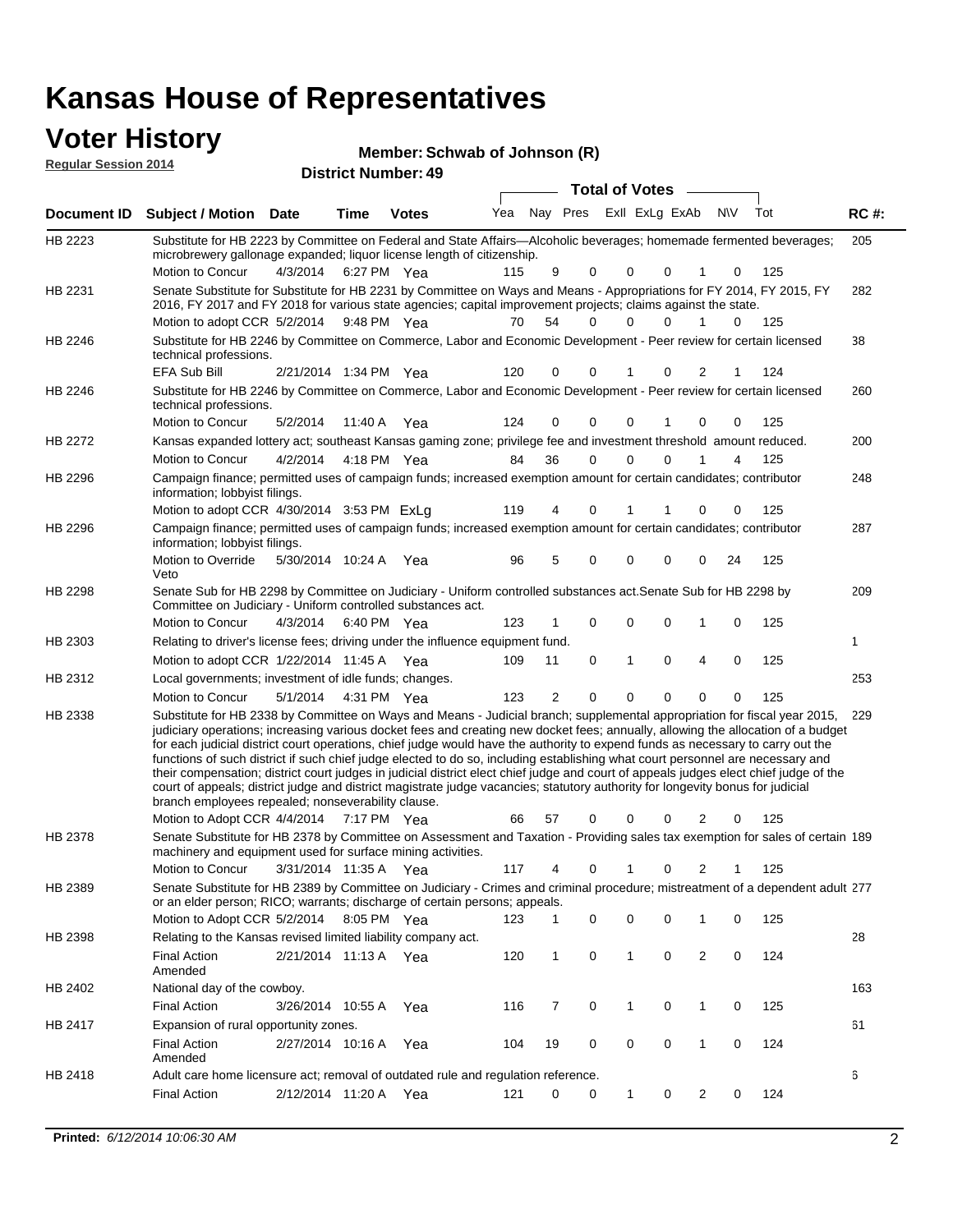## **Voter History**

**Regular Session 2014**

#### **Member: Schwab of Johnson (R)**

|             |                                                                                                                                                                                                                                                                                                                                                      |                       |             | <b>DISTRICT MAILINGL. 49</b> |     |          |          | <b>Total of Votes</b> |             |                |              |     |                |
|-------------|------------------------------------------------------------------------------------------------------------------------------------------------------------------------------------------------------------------------------------------------------------------------------------------------------------------------------------------------------|-----------------------|-------------|------------------------------|-----|----------|----------|-----------------------|-------------|----------------|--------------|-----|----------------|
| Document ID | <b>Subject / Motion</b>                                                                                                                                                                                                                                                                                                                              | Date                  | Time        | <b>Votes</b>                 | Yea |          | Nay Pres | Exll ExLg ExAb        |             |                | N\V          | Tot | <b>RC#:</b>    |
| HB 2418     | Kansas department for aging and disability services; adult care homes                                                                                                                                                                                                                                                                                |                       |             |                              |     |          |          |                       |             |                |              |     | 221            |
|             | <b>Motion to Concur</b>                                                                                                                                                                                                                                                                                                                              | 4/4/2014              | 11:49 A     | Yea                          | 122 | 0        | 0        | 1                     | 1           | 1              | 0            | 125 |                |
| HB 2419     | City annexation; fire district territory; detachment.                                                                                                                                                                                                                                                                                                |                       |             |                              |     |          |          |                       |             |                |              |     | 120            |
|             | <b>Final Action</b>                                                                                                                                                                                                                                                                                                                                  | 3/17/2014 11:19 A     |             | Yea                          | 122 | 0        | 0        | 0                     | 0           | $\overline{2}$ | $\mathbf{1}$ | 125 |                |
| HB 2419     | City annexation; fire district territory; detachment.                                                                                                                                                                                                                                                                                                |                       |             |                              |     |          |          |                       |             |                |              |     | 196            |
|             | Motion to Concur                                                                                                                                                                                                                                                                                                                                     | 4/2/2014              | 10:32 A     | Yea                          | 122 | 0        | 0        | 0                     | 0           | $\overline{2}$ | $\mathbf{1}$ | 125 |                |
| HB 2420     | School crossing quards.                                                                                                                                                                                                                                                                                                                              |                       |             |                              |     |          |          |                       |             |                |              |     | 5              |
|             | <b>Final Action</b><br>Amended                                                                                                                                                                                                                                                                                                                       | 2/10/2014 11:12 A     |             | Yea                          | 118 | 0        | 0        | 3                     | 1           | $\overline{2}$ | 0            | 124 |                |
| HB 2420     | School crossing guards.                                                                                                                                                                                                                                                                                                                              |                       |             |                              |     |          |          |                       |             |                |              |     | 197            |
|             | Motion to Concur                                                                                                                                                                                                                                                                                                                                     | 4/2/2014              | 10:34 A     | Yea                          | 123 | 0        | 0        | 0                     | 0           | 2              | 0            | 125 |                |
| HB 2422     | Defining watercraft for purposes of taxation.                                                                                                                                                                                                                                                                                                        |                       |             |                              |     |          |          |                       |             |                |              |     | 14             |
|             | <b>Final Action</b><br>Amended                                                                                                                                                                                                                                                                                                                       | 2/14/2014 11:13 A     |             | Yea                          | 118 | 0        | 0        | 2                     | $\mathbf 0$ | $\overline{4}$ | 0            | 124 |                |
| HB 2424     | Robert G. (Bob) Bethell interchange.                                                                                                                                                                                                                                                                                                                 |                       |             |                              |     |          |          |                       |             |                |              |     | 85             |
|             | <b>EFA Sub Bill</b>                                                                                                                                                                                                                                                                                                                                  | 2/27/2014 4:03 PM Yea |             |                              | 119 | 4        | 0        | $\Omega$              | 0           | 1              | 0            | 124 |                |
| HB 2424     | Substitute for HB 2424 by Committee on Transportation - Designating the Robert G. (Bob) Bethell interchange; the SGT David 190<br>Enzbrenner memorial highway; t the Pack S Clair highway; the ancient Indian traders trail; the Harper county veterans<br>memorial highway; the Bonnie Huy memorial highway; the Bonnie Sharp memorial interchange. |                       |             |                              |     |          |          |                       |             |                |              |     |                |
|             | Motion to Concur                                                                                                                                                                                                                                                                                                                                     | 3/31/2014 11:37 A Yea |             |                              | 117 | 3        | $\Omega$ | 1                     | 0           | $\overline{2}$ | 2            | 125 |                |
| HB 2429     | Making the water conservation program part of and supplemental to the Kansas water appropriation act.                                                                                                                                                                                                                                                |                       |             |                              |     |          |          |                       |             |                |              |     | $\overline{7}$ |
|             | <b>Final Action</b><br>Amended                                                                                                                                                                                                                                                                                                                       | 2/12/2014 11:22 A Yea |             |                              | 121 | $\Omega$ | $\Omega$ | 1                     | 0           | $\overline{2}$ | $\mathbf 0$  | 124 |                |
| HB 2430     | Promoting employment across Kansas act; benefits.                                                                                                                                                                                                                                                                                                    |                       |             |                              |     |          |          |                       |             |                |              |     | 90             |
|             | <b>EFA Sub Bill</b>                                                                                                                                                                                                                                                                                                                                  | 2/27/2014 4:08 PM Yea |             |                              | 110 | 13       | 0        | $\mathbf 0$           | 0           |                | 0            | 124 |                |
| HB 2430     | Substitute for HB 2430 by Committee on Commerce, Labor and Economic Development - Promoting employment across<br>Kansas act; benefits.                                                                                                                                                                                                               |                       |             |                              |     |          |          |                       |             |                |              |     | 278            |
|             | Motion to adopt CCR 5/2/2014                                                                                                                                                                                                                                                                                                                         |                       | 8:09 PM Yea |                              | 114 | 10       | 0        | 0                     | 0           | 1              | 0            | 125 |                |
| HB 2433     | Relating to the Kansas uniform securities act.                                                                                                                                                                                                                                                                                                       |                       |             |                              |     |          |          |                       |             |                |              |     | 62             |
|             | <b>Final Action</b><br>Amended                                                                                                                                                                                                                                                                                                                       | 2/27/2014 10:17 A Yea |             |                              | 123 | 0        | 0        | 0                     | $\mathbf 0$ | 1              | 0            | 124 |                |
| HB 2433     | Relating to the Kansas uniform securities act.                                                                                                                                                                                                                                                                                                       |                       |             |                              |     |          |          |                       |             |                |              |     | 243            |
|             | Motion to adopt CCR 4/30/2014 3:27 PM ExLa                                                                                                                                                                                                                                                                                                           |                       |             |                              | 123 | 0        | $\Omega$ | 1                     | 1           | $\Omega$       | 0            | 125 |                |
| HB 2436     | Substitute for HB 2436 by Committee on Vision 2020 - Boards of cosmetology and barbering; agreements on inspectors of<br>dual-licensed facilities.                                                                                                                                                                                                   |                       |             |                              |     |          |          |                       |             |                |              |     | 19             |
|             | Final Action Sub Bill 2/19/2014 11:32 A                                                                                                                                                                                                                                                                                                              |                       |             | Yea                          | 122 | ი        | 0        | O                     | 0           | 2              | 0            | 124 |                |
| HB 2436     | Substitute for HB 2436 by Committee on Vision 2020 - Boards of cosmetology and barbering; agreements on inspectors of<br>dual-licensed facilities.                                                                                                                                                                                                   |                       |             |                              |     |          |          |                       |             |                |              |     | 206            |
|             | Motion to Concur                                                                                                                                                                                                                                                                                                                                     | 4/3/2014              | 6:30 PM Yea |                              | 117 | 7        | 0        | 0                     | 0           | 1              | 0            | 125 |                |
| HB 2440     | Emerging industry investment act; treatment of certain bioscience companies.                                                                                                                                                                                                                                                                         |                       |             |                              |     |          |          |                       |             |                |              |     | 39             |
|             | <b>Emergency Final</b><br>Action                                                                                                                                                                                                                                                                                                                     | 2/21/2014 1:36 PM Yea |             |                              | 116 | 4        | 0        | $\mathbf{1}$          | 0           | 2              | $\mathbf{1}$ | 124 |                |
| HB 2442     | Escalating penalties for repeat felony evade and elude cases.                                                                                                                                                                                                                                                                                        |                       |             |                              |     |          |          |                       |             |                |              |     | 107            |
|             | EFA Sub Bill                                                                                                                                                                                                                                                                                                                                         | 2/27/2014 4:32 PM Yea |             |                              | 111 | 12       | 0        | 0                     | 0           | $\mathbf{1}$   | 0            | 124 |                |
| HB 2444     | Spendthrift trusts.                                                                                                                                                                                                                                                                                                                                  |                       |             |                              |     |          |          |                       |             |                |              |     | 36             |
|             | <b>Emergency Final</b><br><b>Action Amend</b>                                                                                                                                                                                                                                                                                                        | 2/21/2014 1:32 PM Yea |             |                              | 120 | 0        | 0        | $\mathbf{1}$          | 0           | $\overline{2}$ | $\mathbf{1}$ | 124 |                |
| HB 2444     | Spendthrift trusts.                                                                                                                                                                                                                                                                                                                                  |                       |             |                              |     |          |          |                       |             |                |              |     | 198            |
|             | Motion to Concur                                                                                                                                                                                                                                                                                                                                     | 4/2/2014              | 10:37 A     | Yea                          | 123 | 0        | 0        | 0                     | 0           | $\overline{2}$ | 0            | 125 |                |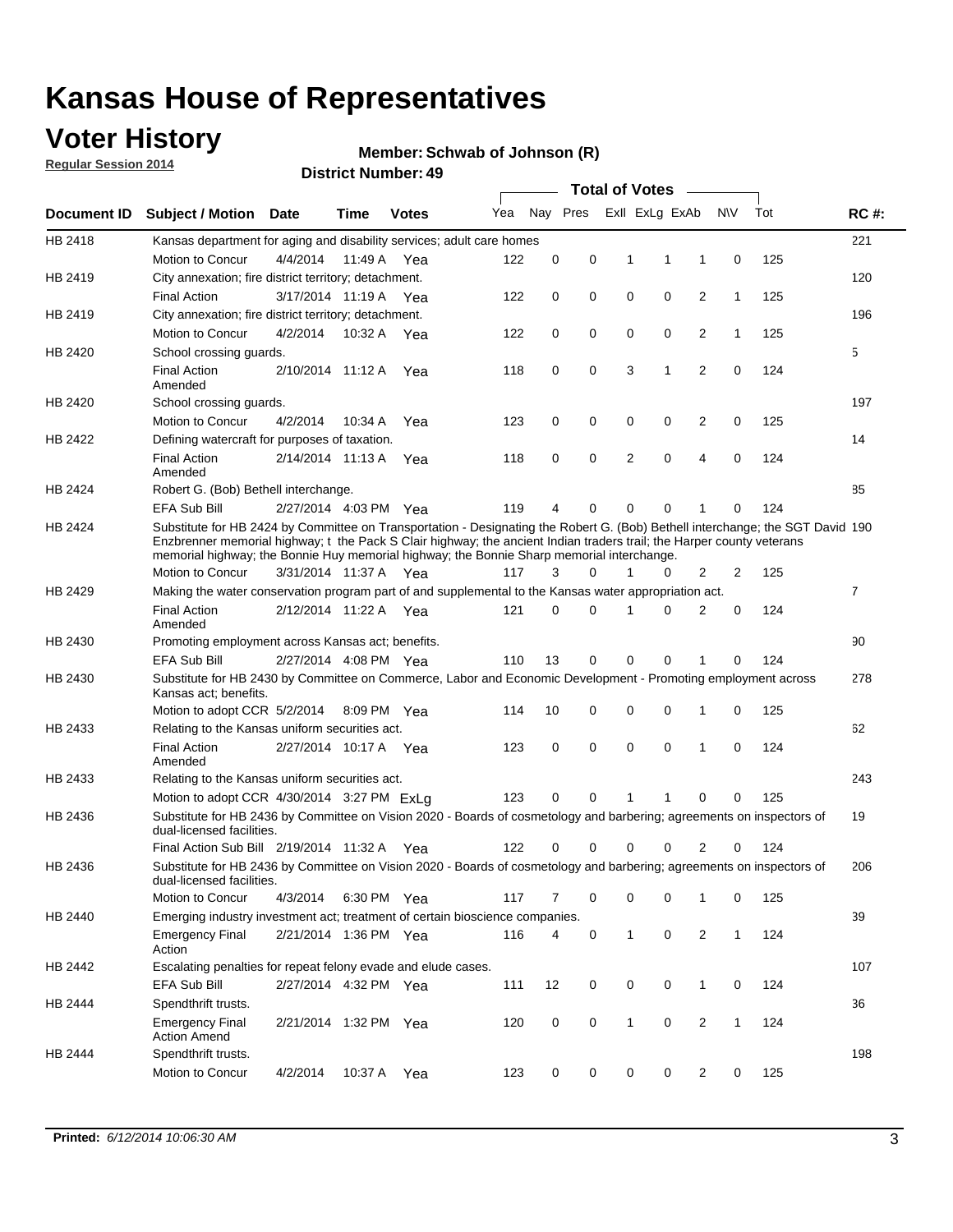#### **Voter History Regular Session 2014**

|  |  | Member: Schwab of Johnson (R) |  |
|--|--|-------------------------------|--|
|--|--|-------------------------------|--|

|                    |                                                                                                                                                                                                                                                                                                                                 |                       |             |              |     |                |             | <b>Total of Votes</b> |                |             |                |           |   |     |             |
|--------------------|---------------------------------------------------------------------------------------------------------------------------------------------------------------------------------------------------------------------------------------------------------------------------------------------------------------------------------|-----------------------|-------------|--------------|-----|----------------|-------------|-----------------------|----------------|-------------|----------------|-----------|---|-----|-------------|
| <b>Document ID</b> | <b>Subject / Motion</b>                                                                                                                                                                                                                                                                                                         | <b>Date</b>           | Time        | <b>Votes</b> | Yea | Nay Pres       |             |                       | Exll ExLg ExAb |             |                | <b>NV</b> |   | Tot | <b>RC#:</b> |
| HB 2445            | Allowing for criminal discovery materials to be provided to defendant or defendant's counsel.                                                                                                                                                                                                                                   |                       |             |              |     |                |             |                       |                |             |                |           |   |     | 63          |
|                    | <b>Final Action</b><br>Amended                                                                                                                                                                                                                                                                                                  | 2/27/2014 10:19 A     |             | Yea          | 123 | 0              | $\mathbf 0$ |                       | $\Omega$       | $\mathbf 0$ | 1              | 0         |   | 124 |             |
| HB 2446            | District courts; court trustee operations fund. judicial process; concerning sentencing dispositions, probation and postrelease<br>supervision; concerning expungement of driving under the influence and criminal refusal convictions; concerning trials,<br>conduct of jury after case is submitted.                          |                       |             |              |     |                |             |                       |                |             |                |           |   |     | 8           |
|                    | <b>Final Action</b>                                                                                                                                                                                                                                                                                                             | 2/12/2014 11:23 A     |             | Yea          | 121 | 0              |             | $\mathbf 0$           |                | 0           | $\overline{2}$ |           | 0 | 124 |             |
| <b>HB 2446</b>     | Senate Substitute for HB 2446 by Committee on Judiciary - Courts; allocating moneys from driver's license fees to judicial<br>branch nonjudicial salary adjustment fund; allowing chief justice to authorize expenditures from court trustee operations fund in<br>certain judicial districts; time limits for court decisions. |                       |             |              |     |                |             |                       |                |             |                |           |   |     | 239         |
|                    | Motion to adopt CCR 4/30/2014 3:01 PM ExLq                                                                                                                                                                                                                                                                                      |                       |             |              | 121 | 2              |             | 0                     | 1              | 1           | 0              |           | 0 | 125 |             |
| <b>HB 2447</b>     | Real property; trespass and liability.                                                                                                                                                                                                                                                                                          |                       |             |              |     |                |             |                       |                |             |                |           |   |     | 29          |
|                    | <b>Final Action</b><br>Amended                                                                                                                                                                                                                                                                                                  | 2/21/2014 11:14 A     |             | Yea          | 119 | 2              |             | 0                     | 1              | 0           | 2              |           | 0 | 124 |             |
| HB 2447            | Real property; trespass and liability.                                                                                                                                                                                                                                                                                          |                       |             |              |     |                |             |                       |                |             |                |           |   |     | 202         |
|                    | Motion to Adopt CCR 4/3/2014 6:10 PM Yea                                                                                                                                                                                                                                                                                        |                       |             |              | 122 | $\overline{2}$ |             | 0                     | $\mathbf 0$    | $\mathbf 0$ | 1              |           | 0 | 125 |             |
| HB 2448            | Interference with judicial process.                                                                                                                                                                                                                                                                                             |                       |             |              |     |                |             |                       |                |             |                |           |   |     | 30          |
|                    | <b>Final Action</b>                                                                                                                                                                                                                                                                                                             | 2/21/2014 11:16 A     |             | Yea          | 121 | 0              |             | $\mathbf 0$           | 1              | 0           | $\overline{2}$ |           | 0 | 124 |             |
| HB 2448            | Senate Substitute for HB 2448 by Committee on Judiciary - Updating provisions relating to the Kansas bureau of<br>investigation's DNA database; amending the crime of interference with                                                                                                                                         |                       |             |              |     |                |             |                       |                |             |                |           |   |     | 240         |
|                    | Motion to adopt CCR 4/30/2014 3:10 PM ExLa                                                                                                                                                                                                                                                                                      |                       |             |              | 116 | 7              | 0           |                       | 1              | 1           | 0              |           | 0 | 125 |             |
| HB 2451            | Electric utilities; creating the electric highway fee.                                                                                                                                                                                                                                                                          |                       |             |              |     |                |             |                       |                |             |                |           |   |     | 96          |
|                    | <b>EFA Sub Bill</b>                                                                                                                                                                                                                                                                                                             | 2/27/2014 4:18 PM Yea |             |              | 64  | 59             | 0           |                       | $\Omega$       | 0           | 1              |           | 0 | 124 |             |
| HB 2451            | Substitute for HB 2451 by Committee on Transportation - Increasing registration fees for electric vehicles.                                                                                                                                                                                                                     |                       |             |              |     |                |             |                       |                |             |                |           |   |     | 207         |
|                    | Motion to Concur                                                                                                                                                                                                                                                                                                                | 4/3/2014              |             | 6:34 PM Yea  | 94  | 30             | $\mathbf 0$ |                       | $\Omega$       | 0           | 1              |           | 0 | 125 |             |
| HB 2452            | Substitute for HB 2452 by Committee on Transportation - Distinctive license plates; donate life, disabled veterans, rotary<br>international, Kansas horse council.                                                                                                                                                              |                       |             |              |     |                |             |                       |                |             |                |           |   |     | 41          |
|                    | <b>EFA Sub Bill</b>                                                                                                                                                                                                                                                                                                             | 2/21/2014 1:39 PM Yea |             |              | 120 | 0              | $\mathbf 0$ |                       |                | 0           | 2              | 1         |   | 124 |             |
| HB 2452            | Substitute for HB 2452 by Committee on Transportation - Distinctive license plates; donate life, disabled veterans, rotary<br>international, Kansas horse council, motorcycles.                                                                                                                                                 |                       |             |              |     |                |             |                       |                |             |                |           |   |     | 208         |
|                    | Motion to Concur                                                                                                                                                                                                                                                                                                                | 4/3/2014              | 6:37 PM Yea |              | 123 | 1              |             | 0                     | $\mathbf 0$    | 0           | 1              |           | 0 | 125 |             |
| HB 2453            | Protecting religious freedom regarding marriage.                                                                                                                                                                                                                                                                                |                       |             |              |     |                |             |                       |                |             |                |           |   |     | 9           |
|                    | <b>Final Action</b><br>Amended                                                                                                                                                                                                                                                                                                  | 2/12/2014 11:28 A Yea |             |              | 72  | 49             |             | $\mathbf 0$           | $\mathbf{1}$   | 0           | 2              |           | 0 | 124 |             |
| HB 2455            | Property tax exemption for certain utility systems located on military installation.                                                                                                                                                                                                                                            |                       |             |              |     |                |             |                       |                |             |                |           |   |     | 108         |
|                    | <b>Emergency Final</b><br><b>Action Amend</b>                                                                                                                                                                                                                                                                                   | 3/6/2014              | 11:23 A     | Yea          | 119 | 1              | $\mathbf 0$ |                       | 2              | 1           | 2              |           | 0 | 125 |             |
| HB 2456            | Property taxation; defining commercial and industrial machinery and equipment; motor vehicles, members of military service<br>and active guard and reservists.                                                                                                                                                                  |                       |             |              |     |                |             |                       |                |             |                |           |   |     | 49          |
|                    | <b>Final Action</b><br>Amended                                                                                                                                                                                                                                                                                                  | 2/26/2014 11:32 A Yea |             |              | 100 | 23             |             | 0                     | 0              | 0           | 1              |           | 0 | 124 |             |
| HB 2463            | Creating civil liability for acts of terrorism; forfeiture of property related to violations of certain criminal acts.                                                                                                                                                                                                          |                       |             |              |     |                |             |                       |                |             |                |           |   |     | 50          |
|                    | <b>Final Action</b><br>Amended                                                                                                                                                                                                                                                                                                  | 2/26/2014 11:33 A Yea |             |              | 123 | 0              |             | 0                     | $\mathbf 0$    | 0           | 1              |           | 0 | 124 |             |
| HB 2463            | Creating civil liability for acts of terrorism; forfeiture of property related to violations of certain criminal acts.                                                                                                                                                                                                          |                       |             |              |     |                |             |                       |                |             |                |           |   |     | 194         |
|                    | Motion to Concur                                                                                                                                                                                                                                                                                                                | 4/1/2014              |             | 10:46 A Yea  | 123 | 0              |             | 0                     | $\mathbf{1}$   | 0           | 1              |           | 0 | 125 |             |
| HB 2464            | Allowing banks, trust companies and savings and loans to claim the expensing deduction for privilege tax filers under the<br>Kansas income tax act.                                                                                                                                                                             |                       |             |              |     |                |             |                       |                |             |                |           |   |     | 15          |
|                    | <b>Final Action</b><br>Amended                                                                                                                                                                                                                                                                                                  | 2/14/2014 11:14 A Yea |             |              | 118 | 0              |             | 0                     | 2              | 0           | 4              |           | 0 | 124 |             |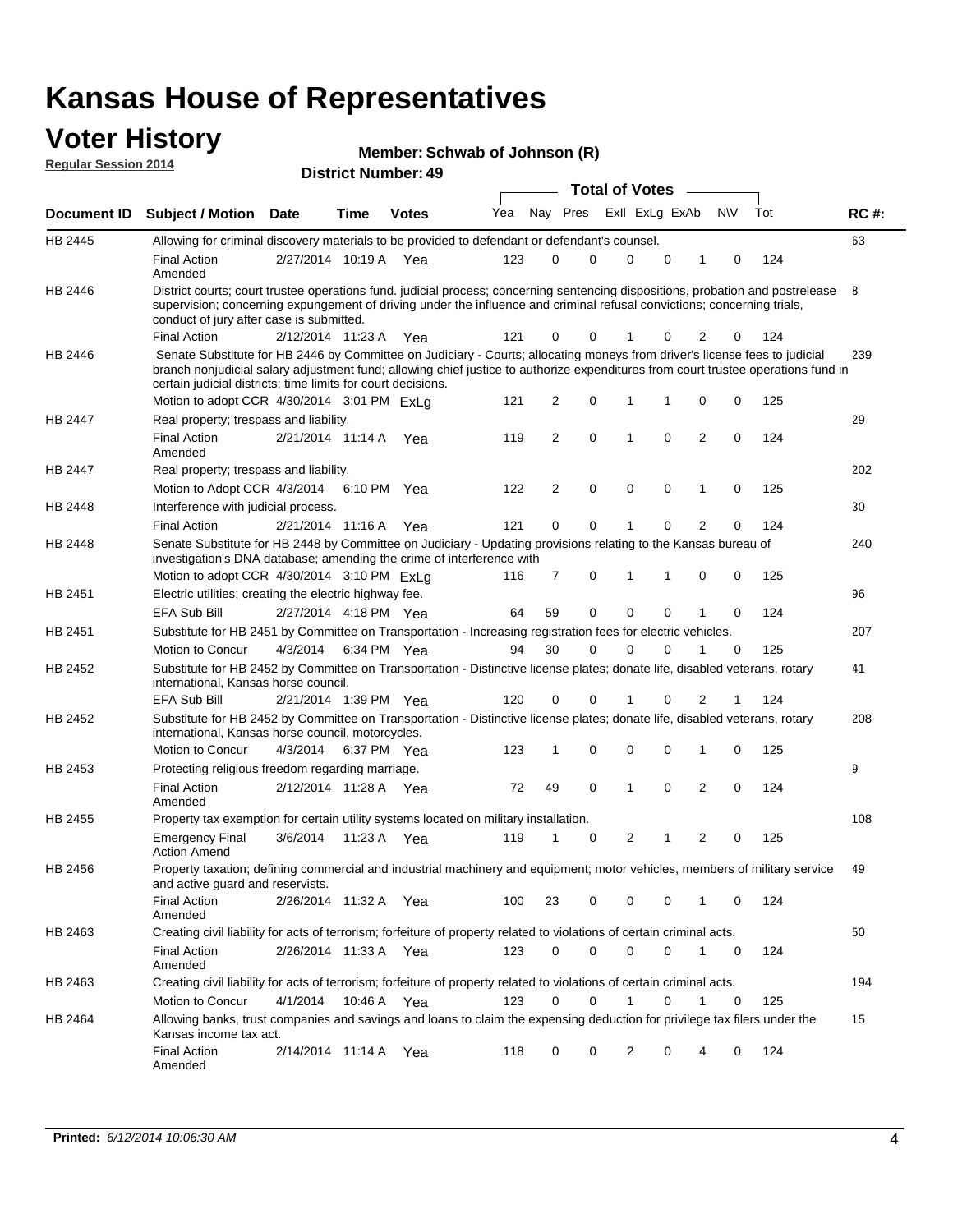## **Voter History**

**Regular Session 2014**

#### **Member: Schwab of Johnson (R)**

|                |                                                                                                                                                                             |                       |             |              |     |                |             | <b>Total of Votes</b> |                |                |             |     |             |
|----------------|-----------------------------------------------------------------------------------------------------------------------------------------------------------------------------|-----------------------|-------------|--------------|-----|----------------|-------------|-----------------------|----------------|----------------|-------------|-----|-------------|
|                | Document ID Subject / Motion Date                                                                                                                                           |                       | Time        | <b>Votes</b> | Yea | Nay Pres       |             |                       | Exll ExLg ExAb |                | <b>NV</b>   | Tot | <b>RC#:</b> |
| HB 2466        | Relating to administrative procedure; judicial review.                                                                                                                      |                       |             |              |     |                |             |                       |                |                |             |     | 37          |
|                | <b>Emergency Final</b><br><b>Action Amend</b>                                                                                                                               | 2/21/2014 1:33 PM Yea |             |              | 118 | 2              | 0           | 1                     | $\mathbf 0$    | $\overline{2}$ | 1           | 124 |             |
| HB 2470        | Purchasing authority for certain insurance by the state board of regents for state educational institutions.                                                                |                       |             |              |     |                |             |                       |                |                |             |     | 16          |
|                | <b>Final Action</b>                                                                                                                                                         | 2/17/2014 11:20 A Yea |             |              | 120 | $\Omega$       | $\mathbf 0$ | 3                     | 0              | 1              | 0           | 124 |             |
| HB 2475        | Personal financial literacy program as a requirement for high school graduation.                                                                                            |                       |             |              |     |                |             |                       |                |                |             |     | 126         |
|                | <b>Final Action</b><br>Amended                                                                                                                                              | 3/19/2014 11:22 A Nay |             |              | 110 | 12             | 0           | 0                     | 1              | 2              | 0           | 125 |             |
| HB 2478        | Venue for crimes committed with an electronic device.                                                                                                                       |                       |             |              |     |                |             |                       |                |                |             |     | 51          |
|                | <b>Final Action</b>                                                                                                                                                         | 2/26/2014 11:34 A     |             | Yea          | 123 | $\mathbf 0$    | 0           | $\Omega$              | $\mathbf 0$    | 1              | 0           | 124 |             |
| HB 2479        | Removing 2015 sunset provision from law requiring ignition interlock device after first test failure or alcohol or drug-related<br>conviction.                              |                       |             |              |     |                |             |                       |                |                |             |     | 115         |
|                | <b>Final Action</b><br>Amended                                                                                                                                              | 3/14/2014 11:14 A     |             | Exll         | 117 | 0              | 0           | 2                     | 1              | 4              | 1           | 125 |             |
| HB 2479        | Removing 2015 sunset provision from law requiring ignition interlock device after first test failure or alcohol or drug-related<br>conviction.                              |                       |             |              |     |                |             |                       |                |                |             |     | 210         |
|                | Motion to Concur                                                                                                                                                            | 4/3/2014              | 6:47 PM Yea |              | 122 | $\overline{2}$ | 0           | $\mathbf 0$           | $\mathbf 0$    | 1              | 0           | 125 |             |
| HB 2480        | Repealing the review of TeleKansas I.                                                                                                                                       |                       |             |              |     |                |             |                       |                |                |             |     | 64          |
|                | <b>Final Action</b><br>Amended                                                                                                                                              | 2/27/2014 10:20 A     |             | Yea          | 123 | 0              | 0           | 0                     | $\mathbf 0$    | 1              | 0           | 124 |             |
| HB 2480        | Repealing the review of TeleKansas I.                                                                                                                                       |                       |             |              |     |                |             |                       |                |                |             |     | 250         |
|                | Motion to Concur                                                                                                                                                            | 5/1/2014              | 1:54 PM Yea |              | 123 | $\mathbf{1}$   | $\mathbf 0$ | $\mathbf 0$           | $\mathbf 0$    | 0              | 1           | 125 |             |
| HB 2482        | Authority of state corporation commission to intervene in court proceedings.                                                                                                |                       |             |              |     |                |             |                       |                |                |             |     | 65          |
|                | <b>Final Action</b><br>Amended                                                                                                                                              | 2/27/2014 10:21 A     |             | Yea          | 121 | 2              | 0           | $\mathbf 0$           | $\mathbf 0$    | 1              | $\mathbf 0$ | 124 |             |
| HB 2482        | Senate Substitute for HB 2482 by Committee on Utilities - Creating the energy efficiency investment act.                                                                    |                       |             |              |     |                |             |                       |                |                |             |     | 211         |
|                | Motion to Concur                                                                                                                                                            | 4/3/2014 7:02 PM Yea  |             |              | 99  | 25             | $\Omega$    | 0                     | 0              | 1              | 0           | 125 |             |
| HB 2487        | Construction of electric transmission lines and certificates of public convenience and necessity.                                                                           |                       |             |              |     |                |             |                       |                |                |             |     | 66          |
|                | <b>Final Action</b><br>Amended                                                                                                                                              | 2/27/2014 10:22 A Yea |             |              | 113 | 10             | 0           | $\mathbf 0$           | 0              | 1              | 0           | 124 |             |
| HB 2487        | Relating to the powers and duties of the state corporation commission; construction of electric transmission lines and<br>certificates of public convenience and necessity. |                       |             |              |     |                |             |                       |                |                |             |     | 254         |
|                | Sub motion to concur 5/1/2014 4:36 PM Yea                                                                                                                                   |                       |             |              | 117 | 8              | 0           | $\Omega$              | $\mathbf 0$    | 0              | 0           | 125 |             |
| <b>HB 2488</b> | Kansas electric transmission authority and the purpose and composition of the authority.                                                                                    |                       |             |              |     |                |             |                       |                |                |             |     | 10          |
|                | <b>Final Action</b><br>Amended                                                                                                                                              | 2/12/2014 11:30 A Nay |             |              | 108 | 13             | 0           | 1                     | 0              | $\overline{2}$ | 0           | 124 |             |
| <b>HB 2488</b> | Kansas electric transmission authority and the purpose and composition of the authority.                                                                                    |                       |             |              |     |                |             |                       |                |                |             |     | 158         |
|                | <b>Motion to Concur</b>                                                                                                                                                     | 3/25/2014 10:43 A     |             | Yea          | 107 | 15             | 0           | 1                     | 0              | 2              | 0           | 125 |             |
| HB 2489        | Legislative review of exceptions to disclosure of public records.                                                                                                           |                       |             |              |     |                |             |                       |                |                |             |     | 67          |
|                | <b>Final Action</b><br>Amended                                                                                                                                              | 2/27/2014 10:23 A Yea |             |              | 122 | $\mathbf{1}$   | 0           | 0                     | $\mathbf 0$    | $\mathbf{1}$   | 0           | 124 |             |
| HB 2490        | Criminal procedure; conduct of jury after case is submitted.                                                                                                                |                       |             |              |     |                |             |                       |                |                |             |     | 31          |
|                | <b>Final Action</b><br>Amended                                                                                                                                              | 2/21/2014 11:17 A Yea |             |              | 121 | 0              | 0           | $\mathbf{1}$          | $\mathbf 0$    | 2              | $\mathbf 0$ | 124 |             |
| HB 2490        | Capital murder; attempt; murder in the first degree; sentencing.                                                                                                            |                       |             |              |     |                |             |                       |                |                |             |     | 241         |
|                | Motion to adopt CCR 4/30/2014 3:16 PM ExLq                                                                                                                                  |                       |             |              | 123 | 0              | 0           | 1                     | 1              | 0              | 0           | 125 |             |
| HB 2491        | Kansas tort claims act; attorney may appear in small claims action.                                                                                                         |                       |             |              |     |                |             |                       |                |                |             |     | 20          |
|                | <b>Final Action</b><br>Amended                                                                                                                                              | 2/19/2014 11:34 A Nay |             |              | 120 | $\overline{c}$ | 0           | 0                     | $\pmb{0}$      | 2              | 0           | 124 |             |
| HB 2491        | Kansas tort claims act; attorney may appear in small claims action.                                                                                                         |                       |             |              |     |                |             |                       |                |                |             |     | 199         |
|                | Motion to Concur                                                                                                                                                            | 4/2/2014              |             | 10:40 A Yea  | 121 | 2              | 0           | 0                     | 0              | 2              | 0           | 125 |             |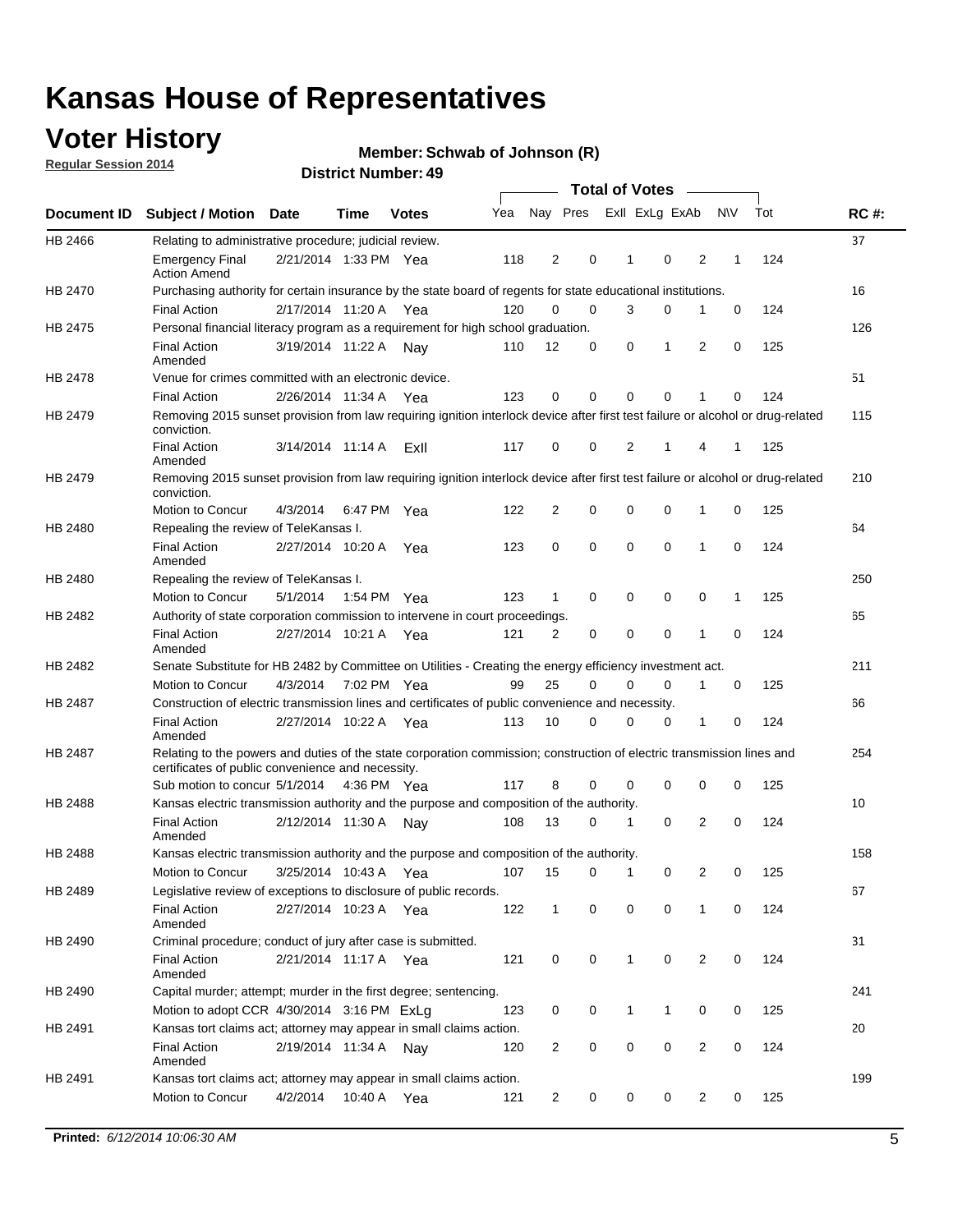## **Voter History**

**Regular Session 2014**

#### **Member: Schwab of Johnson (R)**

|                    |                                                                                                                                                                                                                                                        |                       |             | <b>DISTICL MUILIDEL, 49</b> |     |          |          | Total of Votes – |                |             |     |              |
|--------------------|--------------------------------------------------------------------------------------------------------------------------------------------------------------------------------------------------------------------------------------------------------|-----------------------|-------------|-----------------------------|-----|----------|----------|------------------|----------------|-------------|-----|--------------|
| <b>Document ID</b> | <b>Subject / Motion Date</b>                                                                                                                                                                                                                           |                       | <b>Time</b> | <b>Votes</b>                | Yea | Nay Pres |          | Exll ExLg ExAb   |                | <b>NV</b>   | Tot | <b>RC#:</b>  |
| HB 2493            | Relating to surety regulation, appearance bonds and unlawful sexual relations.                                                                                                                                                                         |                       |             |                             |     |          |          |                  |                |             |     | 23           |
|                    | <b>Final Action</b><br>Amended                                                                                                                                                                                                                         | 2/20/2014 11:14 A Yea |             |                             | 113 | 10       | 0        | 0<br>$\mathbf 0$ | 0              | 1           | 124 |              |
| HB 2495            | Concerning sentencing dispositions, probation and postrelease supervision.                                                                                                                                                                             |                       |             |                             |     |          |          |                  |                |             |     | 24           |
|                    | <b>Final Action</b><br>Amended                                                                                                                                                                                                                         | 2/20/2014 11:17 A     |             | Yea                         | 122 | 1        | 0        | 0<br>0           | 0              | 1           | 124 |              |
| HB 2501            | Human trafficking and related crimes; penalties for buying sexual relations; records and reporting by courts; staff secure facility 25<br>requirements.                                                                                                |                       |             |                             |     |          |          |                  |                |             |     |              |
|                    | <b>Final Action</b><br>Amended                                                                                                                                                                                                                         | 2/20/2014 11:18 A Yea |             |                             | 123 | 0        | 0        | 0<br>0           | $\mathbf 0$    | 1           | 124 |              |
| HB 2502            | Allowing victim notification on status change of person confined.                                                                                                                                                                                      |                       |             |                             |     |          |          |                  |                |             |     | 26           |
|                    | <b>Final Action</b>                                                                                                                                                                                                                                    | 2/20/2014 11:20 A Yea |             |                             | 123 | 0        | 0        | 0<br>0           | $\mathbf 0$    |             | 124 |              |
| HB 2503            | Substitute for HB 2503 by Committee on Federal and State Affairs -- Carrying of concealed handguns by law enforcement<br>officers.                                                                                                                     |                       |             |                             |     |          |          |                  |                |             |     | 230          |
|                    | Final Action Sub Bill 4/5/2014                                                                                                                                                                                                                         |                       | 10:22A      | Yea                         | 119 | 1        | 0        | 0<br>0           |                |             | 125 |              |
| HB 2504            | Repealing outdated provisions relating to the purchase of certain real estate by the department of corrections.                                                                                                                                        |                       |             |                             |     |          |          |                  |                |             |     | 18           |
|                    | <b>Final Action</b>                                                                                                                                                                                                                                    | 2/19/2014 11:31 A     |             | Yea                         | 122 | $\Omega$ | 0        | 0<br>0           | 2              | 0           | 124 |              |
| <b>HB 2506</b>     | Repealing K.S.A. 72-60b03, the effective date of the midwestern higher education compact act.                                                                                                                                                          |                       |             |                             |     |          |          |                  |                |             |     | 52           |
|                    | <b>Final Action</b>                                                                                                                                                                                                                                    | 2/26/2014 11:35 A Yea |             |                             | 122 | 1        | 0        | 0<br>0           | 1              | 0           | 124 |              |
| HB 2506            | Senate Substitute for HB 2506 by Committee on Ways and Means - Education; appropriations for FY 2014 and FY 2015 for<br>various state agencies; amendments concerning postsecondary education; amendments to provisions relating to school<br>finance. |                       |             |                             |     |          |          |                  |                |             |     | 238          |
|                    | Motion to Adopt CCR 4/6/2014                                                                                                                                                                                                                           |                       | 9:45 PM Yea |                             | 63  | 57       | 0        | 0<br>0           | 4              | 1           | 125 |              |
| HB 2509            | Emergency medical services amendments.                                                                                                                                                                                                                 |                       |             |                             |     |          |          |                  |                |             |     | 101          |
|                    | <b>Emergency Final</b><br><b>Action Amend</b>                                                                                                                                                                                                          | 2/27/2014 4:24 PM Yea |             |                             | 123 | 0        | $\Omega$ | $\mathbf 0$<br>0 | 1              | $\Omega$    | 124 |              |
| HB 2510            | Pharmacists and pharmacies; pharmacy technicians; registration and grounds for denial of registration.                                                                                                                                                 |                       |             |                             |     |          |          |                  |                |             |     | 84           |
|                    | <b>Emergency Final</b><br>Action                                                                                                                                                                                                                       | 2/27/2014 4:01 PM Yea |             |                             | 71  | 52       | 0        | 0<br>0           | 1              | $\mathbf 0$ | 124 |              |
| HB 2511            | Liability for property tax on personal property; sale or abandonment of personal property.                                                                                                                                                             |                       |             |                             |     |          |          |                  |                |             |     | 27           |
|                    | <b>Final Action</b>                                                                                                                                                                                                                                    | 2/20/2014 11:21 A Yea |             |                             | 123 | 0        | 0        | 0<br>0           | 1              | 0           | 124 |              |
| HB 2514            | Exemption for Federal Home Loan Bank in certain insolvency proceedings involving insurance companies.                                                                                                                                                  |                       |             |                             |     |          |          |                  |                |             |     | $\mathbf{2}$ |
|                    | <b>Final Action</b>                                                                                                                                                                                                                                    | 2/10/2014 11:08 A     |             | Yea                         | 118 | 0        | $\Omega$ | 3<br>1           | $\overline{2}$ | $\mathbf 0$ | 124 |              |
| <b>HB 2515</b>     | Insurance; confidentiality of work papers from analysis of analysis of financial regulation or market regulation of insurance<br>company or affiliates.                                                                                                |                       |             |                             |     |          |          |                  |                |             |     | 82           |
|                    | <b>Emergency Final</b><br>Action                                                                                                                                                                                                                       | 2/27/2014 3:58 PM Yea |             |                             | 123 | 0        | 0        | 0<br>0           | -1             | 0           | 124 |              |
| HB 2515            | Updating statutory references and making corresponding changes due to Executive Reorganization Order No. 41.                                                                                                                                           |                       |             |                             |     |          |          |                  |                |             |     | 269          |
|                    | Motion to Adopt CCR 5/2/2014 3:31 PM Yea                                                                                                                                                                                                               |                       |             |                             | 118 | 4        | 0        | 0<br>1           | 1              | 1           | 125 |              |
| HB 2516            | Amendments relating to health care provider liability insurance and to companies organized to provide such insurance.                                                                                                                                  |                       |             |                             |     |          |          |                  |                |             |     | 3            |
|                    | <b>Final Action</b><br>Amended                                                                                                                                                                                                                         | 2/10/2014 11:10 A Yea |             |                             | 118 | 0        | 0        | 3<br>1           | 2              | 0           | 124 |              |
| HB 2516            | Amendments relating to health care provider liability insurance and to companies organized to provide such insurance.                                                                                                                                  |                       |             |                             |     |          |          |                  |                |             |     | 191          |
|                    | Motion to Concur                                                                                                                                                                                                                                       | 3/31/2014 11:40 A Yea |             |                             | 121 | 0        | 0        | 1<br>0           | 2              | 1           | 125 |              |
| HB 2518            | Relating to ballot language statements.                                                                                                                                                                                                                |                       |             |                             |     |          |          |                  |                |             |     | 40           |
|                    | <b>Emergency Final</b><br><b>Action Amend</b>                                                                                                                                                                                                          | 2/21/2014 1:37 PM Yea |             |                             | 116 | 4        | 0        | 0<br>1           | 2              | 1           | 124 |              |
| HB 2525            | Kansas money transmitter act concerning change of controlling interest and notification.                                                                                                                                                               |                       |             |                             |     |          |          |                  |                |             |     | 32           |
|                    | <b>Final Action</b>                                                                                                                                                                                                                                    | 2/21/2014 11:18 A Yea |             |                             | 105 | 16       | 0        | 0<br>1           | 2              | 0           | 124 |              |
| HB 2525            | Kansas money transmitter act concerning change of controlling interest and notification.                                                                                                                                                               |                       |             |                             |     |          |          |                  |                |             |     | 252          |
|                    | Motion to Concur                                                                                                                                                                                                                                       | 5/1/2014              | 1:59 PM Yea |                             | 112 | 13       | 0        | 0<br>0           | 0              | 0           | 125 |              |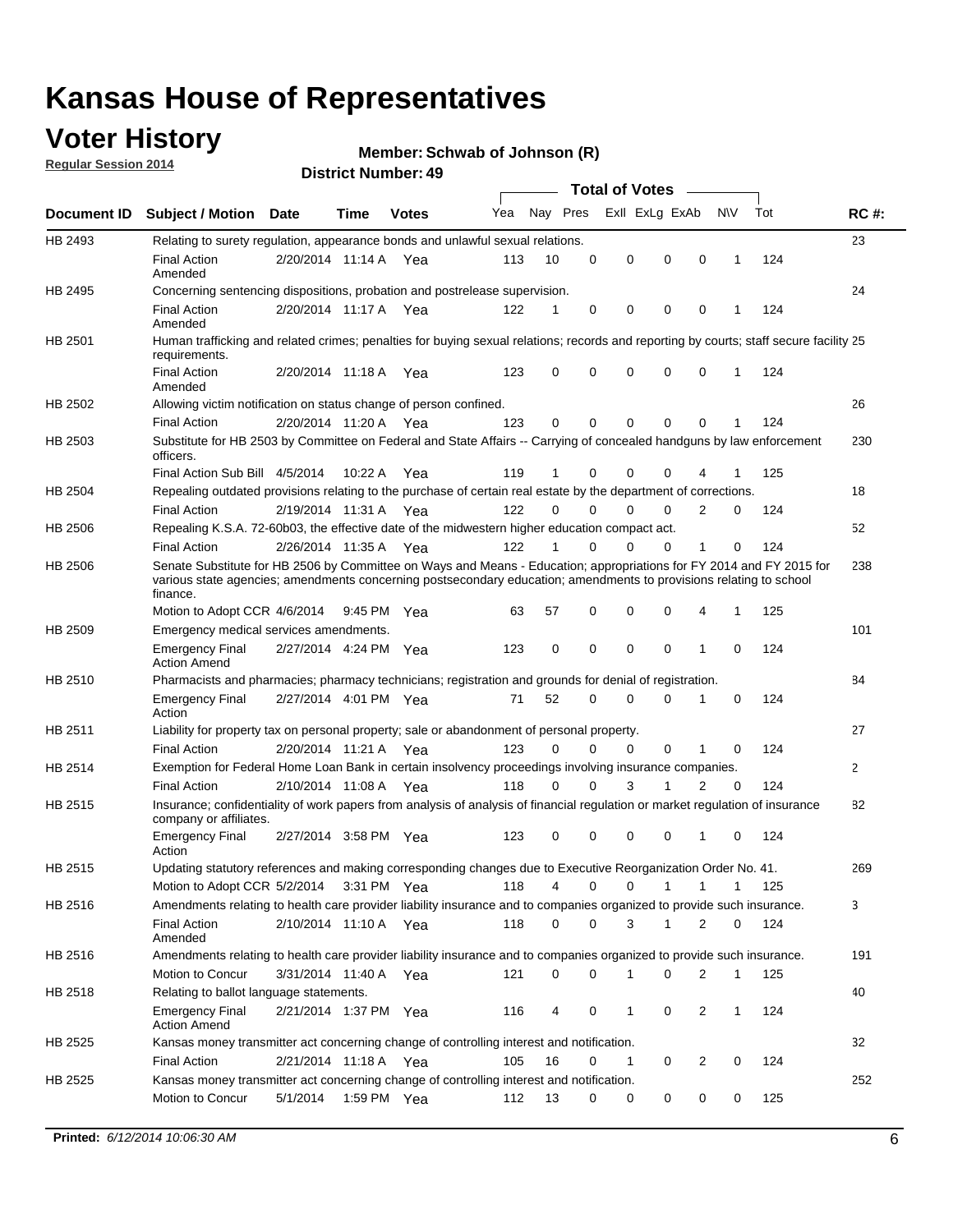#### **Voter History Regular Session 2014**

|  | Member: Schwab of Johnson (R) |  |  |
|--|-------------------------------|--|--|
|--|-------------------------------|--|--|

|             |                                                                                                                                                                                                                                                                                                                                                                                         |                       | u. numbu.   |              |     |    |                         | <b>Total of Votes</b> |          |              |              |     |             |
|-------------|-----------------------------------------------------------------------------------------------------------------------------------------------------------------------------------------------------------------------------------------------------------------------------------------------------------------------------------------------------------------------------------------|-----------------------|-------------|--------------|-----|----|-------------------------|-----------------------|----------|--------------|--------------|-----|-------------|
| Document ID | <b>Subject / Motion Date</b>                                                                                                                                                                                                                                                                                                                                                            |                       | <b>Time</b> | <b>Votes</b> | Yea |    | Nay Pres Exll ExLg ExAb |                       |          | <b>NV</b>    |              | Tot | <b>RC#:</b> |
| HB 2533     | Changing interest credit amounts, member distributions upon termination or death and retirement annuities under the KPERS 42<br>Act of 2015.                                                                                                                                                                                                                                            |                       |             |              |     |    |                         |                       |          |              |              |     |             |
|             | <b>Emergency Final</b><br><b>Action Amend</b>                                                                                                                                                                                                                                                                                                                                           | 2/21/2014 1:40 PM Yea |             |              | 94  | 26 | 0                       | 1                     | 0        | 2            | 1            | 124 |             |
| HB 2537     | Eliminating font size and type requirement for disclosure statements contained in insurance contracts and explanatory<br>materials printed in any language other than English.                                                                                                                                                                                                          |                       |             |              |     |    |                         |                       |          |              |              |     | 81          |
|             | <b>Emergency Final</b><br>Action                                                                                                                                                                                                                                                                                                                                                        | 2/27/2014 3:56 PM Yea |             |              | 119 | 4  | 0                       | 0                     | 0        | 1            | 0            | 124 |             |
| HB 2537     | Insurance; eliminating font and type requirements for certain non-English insurance documents; confidentiality of certain<br>documents; continuation of health insurance for spouse and children of certain emergency personnel and employees of the<br>department of corrections; purchase of certain insurance by the state fair board.<br>Motion to adopt CCR 4/30/2014 3:58 PM ExLg |                       |             |              | 122 | 0  | 0                       | 1                     |          | 0            | 1            | 125 | 249         |
| HB 2538     | Giving landowner right of first refusal for antlers of deer illegally shot on landowner's property.                                                                                                                                                                                                                                                                                     |                       |             |              |     |    |                         |                       |          |              |              |     | 102         |
|             | <b>Emergency Final</b><br><b>Action Amend</b>                                                                                                                                                                                                                                                                                                                                           | 2/27/2014 4:26 PM Yea |             |              | 106 | 17 | 0                       | 0                     | 0        | 1            | 0            | 124 |             |
| HB 2541     | Substitute for HB2541 by Committee on Local Government—plastic bottles and containers; labeling; solid waste landfill<br>restrictions.                                                                                                                                                                                                                                                  |                       |             |              |     |    |                         |                       |          |              |              |     | 121         |
|             | Final Action Sub Bill 3/17/2014 11:21 A Yea                                                                                                                                                                                                                                                                                                                                             |                       |             |              | 102 | 21 | 0                       | $\mathbf 0$           | 0        | 2            | 0            | 125 |             |
| HB 2542     | Property tax exemption for amateur-built aircraft.                                                                                                                                                                                                                                                                                                                                      |                       |             |              |     |    |                         |                       |          |              |              |     | 112         |
|             | <b>Final Action</b><br>Amended                                                                                                                                                                                                                                                                                                                                                          | 3/13/2014 11:22 A Yea |             |              | 116 | 4  | 0                       | 1                     | 1        | 2            | 1            | 125 |             |
| HB 2544     | Authorizing postsecondary educational institutions to enter into the state authorization reciprocity agreement to provide<br>distance education.                                                                                                                                                                                                                                        |                       |             |              |     |    |                         |                       |          |              |              |     | 17          |
|             | <b>Final Action</b>                                                                                                                                                                                                                                                                                                                                                                     | 2/17/2014 11:21 A Yea |             |              | 120 | 0  | 0                       | 3                     | 0        | 1            | 0            | 124 |             |
| HB 2545     | Extending sunset date on certain agriculture fees from July 1, 2015, to July 1, 2019.                                                                                                                                                                                                                                                                                                   |                       |             |              |     |    |                         |                       |          |              |              |     | 68          |
|             | <b>Final Action</b><br>Amended                                                                                                                                                                                                                                                                                                                                                          | 2/27/2014 10:25 A Yea |             |              | 99  | 24 | 0                       | $\mathbf 0$           | $\Omega$ | 1            | $\Omega$     | 124 |             |
| HB 2547     | Changing the map copy requirement in mining permit application.                                                                                                                                                                                                                                                                                                                         |                       |             |              |     |    |                         |                       |          |              |              |     | 53          |
|             | <b>Final Action</b>                                                                                                                                                                                                                                                                                                                                                                     | 2/26/2014 11:36 A     |             | Yea          | 123 | 0  | 0                       | 0                     | 0        | 1            | 0            | 124 |             |
| HB 2548     | Creating the water program management fund and transferring the air quality fee fund.                                                                                                                                                                                                                                                                                                   |                       |             |              |     |    |                         |                       |          |              |              |     | 46          |
|             | <b>Emergency Final</b><br>Action                                                                                                                                                                                                                                                                                                                                                        | 2/21/2014 1:46 PM Yea |             |              | 119 | 1  | 0                       | 1                     | 0        | 2            | 1            | 124 |             |
| HB 2549     | Allowing burial of hazardous waste on-site.                                                                                                                                                                                                                                                                                                                                             |                       |             |              |     |    |                         |                       |          |              |              |     | 54          |
|             | <b>Final Action</b>                                                                                                                                                                                                                                                                                                                                                                     | 2/26/2014 11:38 A     |             | Yea          | 123 | 0  | 0                       | 0                     | 0        | 1            | 0            | 124 |             |
| HB 2550     | Repeal of the atmospheric mercury deposition monitoring network.                                                                                                                                                                                                                                                                                                                        |                       |             |              |     |    |                         |                       |          |              |              |     | 33          |
|             | <b>Final Action</b>                                                                                                                                                                                                                                                                                                                                                                     | 2/21/2014 11:20 A     |             | Yea          | 92  | 29 | 0                       | 1                     | 0        | 2            | 0            | 124 |             |
| HB 2551     | Repealing regulation of PCB disposal facilities.                                                                                                                                                                                                                                                                                                                                        |                       |             |              |     |    |                         |                       |          |              |              |     | 47          |
|             | <b>Emergency Final</b><br>Action Amend                                                                                                                                                                                                                                                                                                                                                  | 2/21/2014 1:47 PM Yea |             |              | 100 | 20 | 0                       | 1                     | 0        | 2            | 1            | 124 |             |
| HB 2551     | Repealing the regulation of PCB disposal facilities; making changes to the atmospheric mercury deposition monitoring network 271<br>and the disposal of plastic bottles, containers and solid waste.                                                                                                                                                                                    |                       |             |              |     |    |                         |                       |          |              |              |     |             |
|             | Motion to Adopt CCR 5/2/2014                                                                                                                                                                                                                                                                                                                                                            |                       | 3:45 PM Yea |              | 105 | 17 | 0                       | 0                     | 1        | 1            | $\mathbf{1}$ | 125 |             |
| HB 2552     | Managed care organizations, prompt payment.                                                                                                                                                                                                                                                                                                                                             |                       |             |              |     |    |                         |                       |          |              |              |     | 69          |
|             | <b>Final Action</b><br>Amended                                                                                                                                                                                                                                                                                                                                                          | 2/27/2014 10:26 A Yea |             |              | 123 | 0  | 0                       | 0                     | 0        | 1            | 0            | 124 |             |
| HB 2552     | Kansas medical assistance program; managed care organizations; consent for expansion of certain medicaid services.                                                                                                                                                                                                                                                                      |                       |             |              |     |    |                         |                       |          |              |              |     | 225         |
|             | Motion to Concur                                                                                                                                                                                                                                                                                                                                                                        | 4/4/2014              | 6:13 PM Yea |              | 68  | 54 | 0                       | $\mathbf 0$           | 1        | 2            | 0            | 125 |             |
| HB 2553     | Health care compact.                                                                                                                                                                                                                                                                                                                                                                    |                       |             |              |     |    |                         |                       |          |              |              |     | 141         |
|             | <b>Final Action</b>                                                                                                                                                                                                                                                                                                                                                                     | 3/24/2014 10:15 A     |             | Yea          | 74  | 48 | 0                       | 0                     | 0        | 3            | 0            | 125 |             |
| HB 2555     | Release of information in support of arrest warrants and search warrants.                                                                                                                                                                                                                                                                                                               |                       |             |              |     |    |                         |                       |          |              |              |     | 86          |
|             | <b>Emergency Final</b><br><b>Action Amend</b>                                                                                                                                                                                                                                                                                                                                           | 2/27/2014 4:04 PM Yea |             |              | 113 | 10 | 0                       | 0                     | 0        | $\mathbf{1}$ | 0            | 124 |             |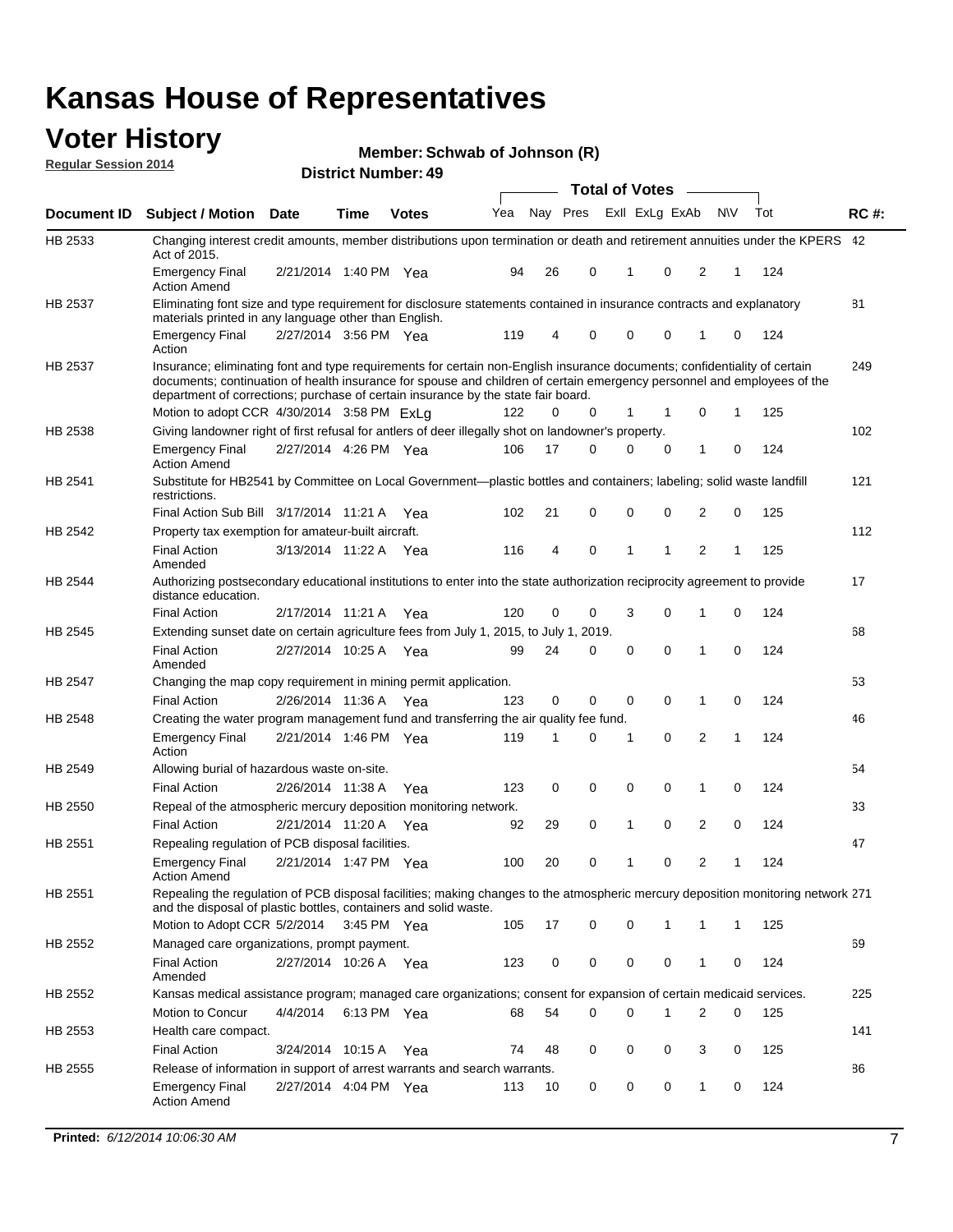## **Voter History**

**Regular Session 2014**

#### **Member: Schwab of Johnson (R)**

|                |                                                                                                                                                                                                                                                                                                                                                           |                       |             |              |     |          |   | <b>Total of Votes</b> |             |             |             |     |             |
|----------------|-----------------------------------------------------------------------------------------------------------------------------------------------------------------------------------------------------------------------------------------------------------------------------------------------------------------------------------------------------------|-----------------------|-------------|--------------|-----|----------|---|-----------------------|-------------|-------------|-------------|-----|-------------|
|                | Document ID Subject / Motion Date                                                                                                                                                                                                                                                                                                                         |                       | Time        | <b>Votes</b> | Yea | Nay Pres |   | Exll ExLg ExAb        |             |             | <b>NV</b>   | Tot | <b>RC#:</b> |
| <b>HB 2557</b> | Changing penalties for certain taxpayers who file incorrect returns under Kansas income tax act.                                                                                                                                                                                                                                                          |                       |             |              |     |          |   |                       |             |             |             |     | 21          |
|                | <b>Final Action</b><br>Amended                                                                                                                                                                                                                                                                                                                            | 2/19/2014 11:35 A     |             | Yea          | 122 | 0        | 0 | 0                     | 0           | 2           | $\mathbf 0$ | 124 |             |
| HB 2561        | Licensure of pharmacists and registration of pharmacy interns by board of pharmacy.                                                                                                                                                                                                                                                                       |                       |             |              |     |          |   |                       |             |             |             |     | 55          |
|                | <b>Final Action</b>                                                                                                                                                                                                                                                                                                                                       | 2/26/2014 11:39 A Yea |             |              | 105 | 18       | 0 | 0                     | 0           | 1           | 0           | 124 |             |
| HB 2564        | Requiring 60-day wait before re-employment for retirement benefit eligibility.                                                                                                                                                                                                                                                                            |                       |             |              |     |          |   |                       |             |             |             |     | 43          |
|                | <b>Emergency Final</b><br>Action                                                                                                                                                                                                                                                                                                                          | 2/21/2014 1:41 PM Yea |             |              | 120 | 0        | 0 | 1                     | 0           | 2           | 1           | 124 |             |
| HB 2566        | Requiring court fee for forensic audio and video examination services.                                                                                                                                                                                                                                                                                    |                       |             |              |     |          |   |                       |             |             |             |     | 93          |
|                | <b>Emergency Final</b><br>Action                                                                                                                                                                                                                                                                                                                          | 2/27/2014 4:12 PM Yea |             |              | 123 | 0        | 0 | 0                     | $\mathbf 0$ | $\mathbf 1$ | 0           | 124 |             |
| HB 2568        | Domestic relations; Kansas family law code; child support guidelines.                                                                                                                                                                                                                                                                                     |                       |             |              |     |          |   |                       |             |             |             |     | 70          |
|                | <b>Final Action</b><br>Amended                                                                                                                                                                                                                                                                                                                            | 2/27/2014 10:27 A     |             | Yea          | 123 | 0        | 0 | 0                     | $\mathbf 0$ | 1           | 0           | 124 |             |
| HB 2568        | Domestic relations; Kansas family law code; child support guidelines.                                                                                                                                                                                                                                                                                     |                       |             |              |     |          |   |                       |             |             |             |     | 268         |
|                | Motion to adopt CCR 5/2/2014                                                                                                                                                                                                                                                                                                                              |                       | 3:28 PM Yea |              | 123 | 0        | 0 | 0                     | 1           | 1           | $\mathbf 0$ | 125 |             |
| HB 2576        | Employment security law; creation of "new employer rate."                                                                                                                                                                                                                                                                                                 |                       |             |              |     |          |   |                       |             |             |             |     | 71          |
|                | <b>Final Action</b><br>Amended                                                                                                                                                                                                                                                                                                                            | 2/27/2014 10:28 A Yea |             |              | 123 | 0        | 0 | 0                     | 0           | 1           | 0           | 124 |             |
| HB 2576        | Employment security law; creation of "new employer rate."                                                                                                                                                                                                                                                                                                 |                       |             |              |     |          |   |                       |             |             |             |     | 159         |
|                | Motion to Concur                                                                                                                                                                                                                                                                                                                                          | 3/25/2014 10:47 A     |             | Yea          | 122 | 0        | 0 | 1                     | 0           | 2           | 0           | 125 |             |
| HB 2577        | Allowing parents to remain anonymous when surrendering an infant under the newborn protection act.                                                                                                                                                                                                                                                        |                       |             |              |     |          |   |                       |             |             |             |     | 56          |
|                | <b>Final Action</b><br>Amended                                                                                                                                                                                                                                                                                                                            | 2/26/2014 11:41 A Yea |             |              | 123 | $\Omega$ | 0 | 0                     | $\Omega$    | 1           | 0           | 124 |             |
| HB 2577        | Allowing parents to remain anonymous when surrendering an infant under the newborn protection act.                                                                                                                                                                                                                                                        |                       |             |              |     |          |   |                       |             |             |             |     | 220         |
|                | Motion to Concur                                                                                                                                                                                                                                                                                                                                          | 4/4/2014              | 11:45 A     | Yea          | 121 | $\Omega$ | 0 | 1                     | 1           | 1           | 1           | 125 |             |
| HB 2578        | Certification by chief law enforcement officer for transfer of a firearm when required by federal law.                                                                                                                                                                                                                                                    |                       |             |              |     |          |   |                       |             |             |             |     | 122         |
|                | <b>Final Action</b><br>Amended                                                                                                                                                                                                                                                                                                                            | 3/17/2014 11:22 A     |             | Yea          | 123 | 0        | 0 | 0                     | 0           | 2           | 0           | 125 |             |
| HB 2578        | Regulating the possession of weapons.                                                                                                                                                                                                                                                                                                                     |                       |             |              |     |          |   |                       |             |             |             |     | 235         |
|                | Motion to Adopt CCR 4/5/2014 4:40 PM Yea                                                                                                                                                                                                                                                                                                                  |                       |             |              | 102 | 19       | 0 | 0                     | 0           | 4           | 0           | 125 |             |
| HB 2580        | Specifying the duties of the state fire marshal relating to regional emergency response teams for hazardous materials and<br>search and rescue incidents.                                                                                                                                                                                                 |                       |             |              |     |          |   |                       |             |             |             |     | 72          |
|                | <b>Final Action</b><br>Amended                                                                                                                                                                                                                                                                                                                            | 2/27/2014 10:29 A     |             | Nav          | 113 | 10       | 0 | 0                     | $\mathbf 0$ | 1           | 0           | 124 |             |
| HB 2580        | Kansas Real Estate Appraisal Board; licensee fingerprinting and criminal background checks.                                                                                                                                                                                                                                                               |                       |             |              |     |          |   |                       |             |             |             |     | 272         |
|                | Motion to adopt CCR 5/2/2014                                                                                                                                                                                                                                                                                                                              |                       | 3:49 PM Yea |              | 115 | 7        | 0 | 0                     | 1           | 1           | 1           | 125 |             |
| HB 2582        | Creating an exemption from food establishment licensing for churches.                                                                                                                                                                                                                                                                                     |                       |             |              |     |          |   |                       |             |             |             |     | 57          |
|                | <b>Final Action</b>                                                                                                                                                                                                                                                                                                                                       | 2/26/2014 11:42 A Yea |             |              | 123 | 0        | 0 | 0                     | 0           |             | 0           | 124 |             |
| HB 2588        | Child in need of care; juvenile offenders; permanent custodians.                                                                                                                                                                                                                                                                                          |                       |             |              |     |          |   |                       |             |             |             |     | 94          |
|                | <b>Emergency Final</b><br><b>Action Amend</b>                                                                                                                                                                                                                                                                                                             | 2/27/2014 4:14 PM Yea |             |              | 123 | 0        | 0 | 0                     | 0           | 1           | 0           | 124 |             |
| HB 2588        | Senate Substitute for HB 2588 by Committee on Judiciary - Concerning children and minors; relating to children in need of<br>care; placement in juvenile detention facilities; permanent custodians; relating to juvenile offenders; alternative adjudication;<br>youth residential centers and services; risk assessment; sentencing; good time credits. |                       |             |              |     |          |   |                       |             |             |             |     | 244         |
|                | Motion to adopt CCR 4/30/2014 3:36 PM ExLa                                                                                                                                                                                                                                                                                                                |                       |             |              | 123 | 0        | 0 | 1                     | 1           | 0           | 0           | 125 |             |
| HB 2591        | Requiring certain audit reports to be filed electronically and to be filed only with the department of administration.                                                                                                                                                                                                                                    |                       |             |              |     |          |   |                       |             |             |             |     | 58          |
|                | <b>Final Action</b>                                                                                                                                                                                                                                                                                                                                       | 2/26/2014 11:43 A Yea |             |              | 123 | 0        | 0 | 0                     | 0           | 1           | 0           | 124 |             |
| HB 2595        | State fossils; the tylosaurus and the pteranodon.                                                                                                                                                                                                                                                                                                         |                       |             |              |     |          |   |                       |             |             |             |     | 73          |
|                | <b>Final Action</b><br>Amended                                                                                                                                                                                                                                                                                                                            | 2/27/2014 10:31 A Nay |             |              | 96  | 27       | 0 | 0                     | 0           | 1           | 0           | 124 |             |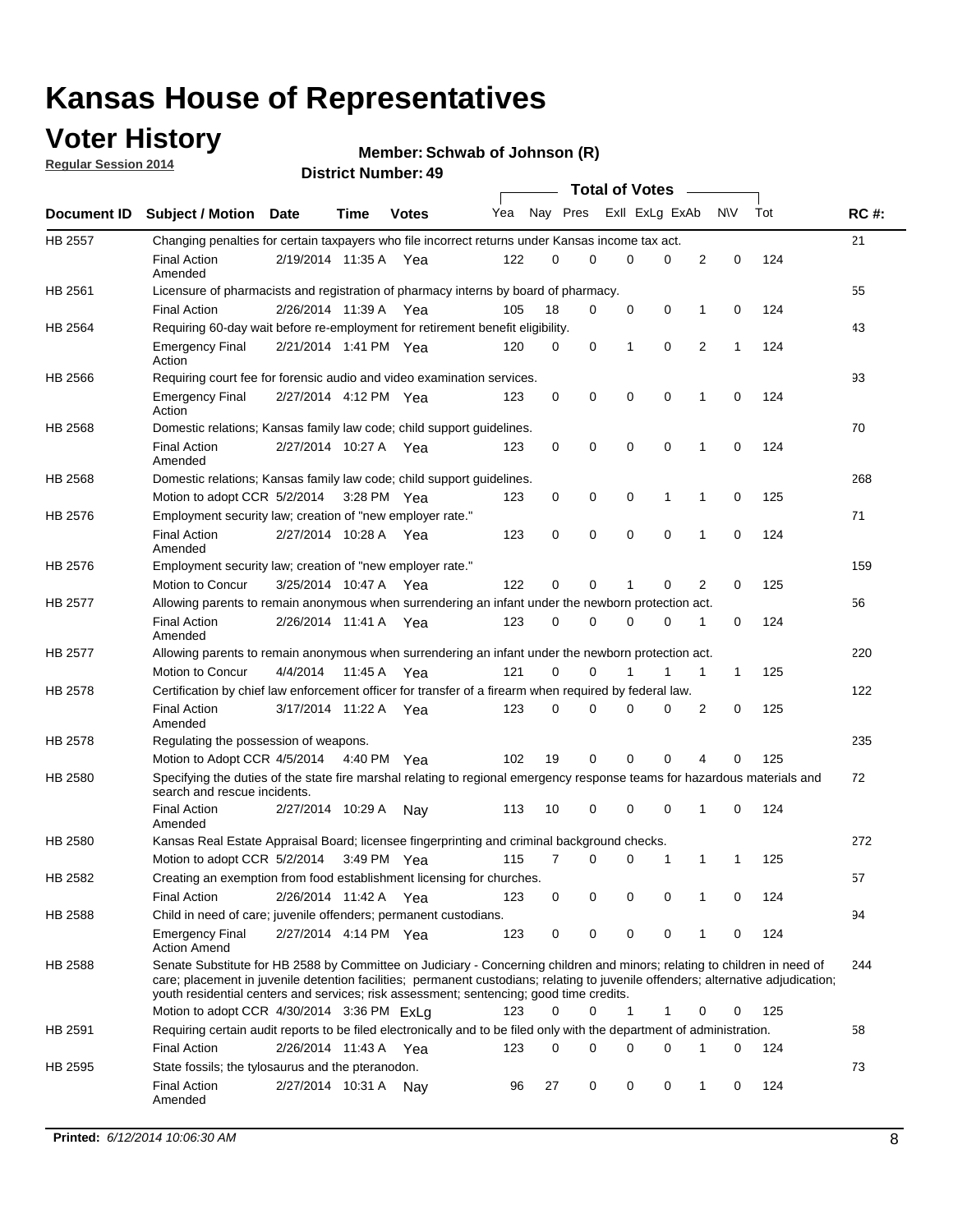### **Voter History**

**Regular Session 2014**

**Member: Schwab of Johnson (R)** 

|             |                                                                                                                                                                                                                                       |                       |             | <del>רד</del> . וסטווווט <del>כ</del> ו שווסו |     |              |             | <b>Total of Votes</b> |             |              |           |     |             |
|-------------|---------------------------------------------------------------------------------------------------------------------------------------------------------------------------------------------------------------------------------------|-----------------------|-------------|-----------------------------------------------|-----|--------------|-------------|-----------------------|-------------|--------------|-----------|-----|-------------|
| Document ID | <b>Subject / Motion Date</b>                                                                                                                                                                                                          |                       | Time        | <b>Votes</b>                                  | Yea | Nay Pres     |             | Exll ExLg ExAb        |             |              | <b>NV</b> | Tot | <b>RC#:</b> |
| HB 2596     | Computation of retirement benefits when a state officer or employee is placed on furlough or has reduction in compensation.                                                                                                           |                       |             |                                               |     |              |             |                       |             |              |           |     | 74          |
|             | <b>Final Action</b>                                                                                                                                                                                                                   | 2/27/2014 10:33 A     |             | Yea                                           | 123 | 0            | $\Omega$    | $\mathbf 0$           | $\Omega$    |              | 0         | 124 |             |
| HB 2596     | Computation of retirement benefits when a state officer or employee is placed on furlough or has reduction in<br>compensation.                                                                                                        |                       |             |                                               |     |              |             |                       |             |              |           |     | 246         |
|             | Motion to adopt CCR 4/30/2014 3:45 PM ExLa                                                                                                                                                                                            |                       |             |                                               | 123 | 0            | 0           | 1                     |             | 0            | 0         | 125 |             |
| HB 2597     | Municipal recycling services                                                                                                                                                                                                          |                       |             |                                               |     |              |             |                       |             |              |           |     | 97          |
|             | <b>Emergency Final</b><br><b>Action Amend</b>                                                                                                                                                                                         | 2/27/2014 4:20 PM Yea |             |                                               | 105 | 18           | 0           | $\mathbf 0$           | $\mathbf 0$ | 1            | 0         | 124 |             |
| HB 2599     | Authorizing the secretary of state to grant an easement to the unified government of Wyandotte county.                                                                                                                                |                       |             |                                               |     |              |             |                       |             |              |           |     | 22          |
|             | <b>Final Action</b>                                                                                                                                                                                                                   | 2/19/2014 11:37 A Yea |             |                                               | 120 | 2            | 0           | $\Omega$              | 0           | 2            | 0         | 124 |             |
| HB 2599     | Authorizing the secretary of state to grant an easement to the unified government of Wyandotte county.                                                                                                                                |                       |             |                                               |     |              |             |                       |             |              |           |     | 118         |
|             | Motion to Concur                                                                                                                                                                                                                      | 3/14/2014 11:25 A     |             | Exll                                          | 118 | 0            | 0           | 2                     | 1           | 4            | 0         | 125 |             |
| HB 2602     | Increasing the percentage of unclassified employees allowed to be employed by KPERS from 25% to 50%.                                                                                                                                  |                       |             |                                               |     |              |             |                       |             |              |           |     | 44          |
|             | <b>Emergency Final</b><br>Action                                                                                                                                                                                                      | 2/21/2014 1:43 PM Yea |             |                                               | 107 | 13           | 0           | 1                     | 0           | 2            | 1         | 124 |             |
| HB 2602     | Increasing the percentage of unclassified employees allowed to be employed by KPERS from 25% to 50%.                                                                                                                                  |                       |             |                                               |     |              |             |                       |             |              |           |     | 195         |
|             | Motion to Concur                                                                                                                                                                                                                      | 4/1/2014              | 10:57 A     | Yea                                           | 108 | 15           | 0           | 1                     | 0           | 1            | 0         | 125 |             |
| HB 2609     | Practice of pharmacy; filling and refilling of prescriptions.                                                                                                                                                                         |                       |             |                                               |     |              |             |                       |             |              |           |     | 105         |
|             | <b>Emergency Final</b><br><b>Action Amend</b>                                                                                                                                                                                         | 2/27/2014 4:29 PM Yea |             |                                               | 123 | 0            | $\mathbf 0$ | $\mathbf 0$           | 0           | $\mathbf{1}$ | 0         | 124 |             |
| HB 2611     | Conduct of dental offices.                                                                                                                                                                                                            |                       |             |                                               |     |              |             |                       |             |              |           |     | 83          |
|             | <b>Emergency Final</b><br>Action                                                                                                                                                                                                      | 2/27/2014 3:59 PM Yea |             |                                               | 123 | 0            | $\mathbf 0$ | $\mathbf 0$           | 0           | 1            | 0         | 124 |             |
| HB 2612     | Relating to district judge and district magistrate judge vacancies.                                                                                                                                                                   |                       |             |                                               |     |              |             |                       |             |              |           |     | 75          |
|             | <b>Final Action</b><br>Amended                                                                                                                                                                                                        | 2/27/2014 10:34 A     |             | Yea                                           | 106 | 17           | $\mathbf 0$ | $\mathbf 0$           | $\mathbf 0$ | 1            | $\Omega$  | 124 |             |
| HB 2613     | Relating to the issuance of stillbirth and unborn child's death certificates.                                                                                                                                                         |                       |             |                                               |     |              |             |                       |             |              |           |     | 103         |
|             | <b>Emergency Final</b><br><b>Action Amend</b>                                                                                                                                                                                         | 2/27/2014 4:27 PM Yea |             |                                               | 122 | $\mathbf{1}$ | 0           | $\mathbf 0$           | 0           | 1            | 0         | 124 |             |
| HB 2615     | Substitute for HB 2615 by Committee on Commerce, Labor and Economic Development - Workers compensation assigned<br>risk pool.                                                                                                         |                       |             |                                               |     |              |             |                       |             |              |           |     | 185         |
|             | EFA Sub Bill<br>Amended                                                                                                                                                                                                               | 3/26/2014 3:42 PM Nay |             |                                               | 98  | 25           | 0           | 1                     | 0           | 1            | 0         | 125 |             |
| HB 2616     | Secretary of labor; explore agreement to allow state of Kansas to enforce OSHA standards.                                                                                                                                             |                       |             |                                               |     |              |             |                       |             |              |           |     | 92          |
|             | <b>Emergency Final</b><br>Action                                                                                                                                                                                                      | 2/27/2014 4:11 PM Yea |             |                                               | 93  | 30           | 0           | $\mathbf 0$           | $\mathbf 0$ | 1            | 0         | 124 |             |
| HB 2616     | Senate Substitute for HB 2616 by Committee on Commerce - Secretary of labor directed to study state enforcement of OSHA 261<br>standards.                                                                                             |                       |             |                                               |     |              |             |                       |             |              |           |     |             |
|             | Motion to Concur                                                                                                                                                                                                                      | 5/2/2014              | 11:47 A Yea |                                               | 94  | 30           | 0           | $\mathbf 0$           | 1           | 0            | 0         | 125 |             |
| HB 2633     | Substitute for HB 2633 by Committee on Corrections and Juvenile Justice - Juvenile offenders; youth residential centers and<br>services; risk assessment; raising the age for prosecution as an adult; sentencing; good time credits. |                       |             |                                               |     |              |             |                       |             |              |           |     | - 106       |
|             | EFA Sub Bill<br>Amended                                                                                                                                                                                                               | 2/27/2014 4:31 PM Yea |             |                                               | 122 | $\mathbf 1$  | $\Omega$    | $\mathbf 0$           | 0           | 1            | 0         | 124 |             |
| HB 2636     | Secretary of health and environment and air quality standards.                                                                                                                                                                        |                       |             |                                               |     |              |             |                       |             |              |           |     | 45          |
|             | <b>Emergency Final</b><br><b>Action Amend</b>                                                                                                                                                                                         | 2/21/2014 1:44 PM Yea |             |                                               | 89  | 31           | 0           | 1                     | 0           | 2            | 1         | 124 |             |
| HB 2636     | Secretary of health and environment and air quality standards.                                                                                                                                                                        |                       |             |                                               |     |              |             |                       |             |              |           |     | 212         |
|             | Sub motion to concur 4/3/2014                                                                                                                                                                                                         |                       | 7:20 PM Yea |                                               | 121 | 3            | 0           | 0                     | 0           | 1            | 0         | 125 |             |
| HB 2642     | Income tax deduction for net gain on the sale of certain horses, cattle or livestock; income tax credit for expenditures to make 131                                                                                                  |                       |             |                                               |     |              |             |                       |             |              |           |     |             |
|             | dwelling or facility accessible for persons with a disability.<br><b>Final Action</b>                                                                                                                                                 | 3/20/2014 11:17 A Yea |             |                                               | 123 | 0            | 0           | 0                     | 1           | 1            | 0         | 125 |             |
|             | Amended                                                                                                                                                                                                                               |                       |             |                                               |     |              |             |                       |             |              |           |     |             |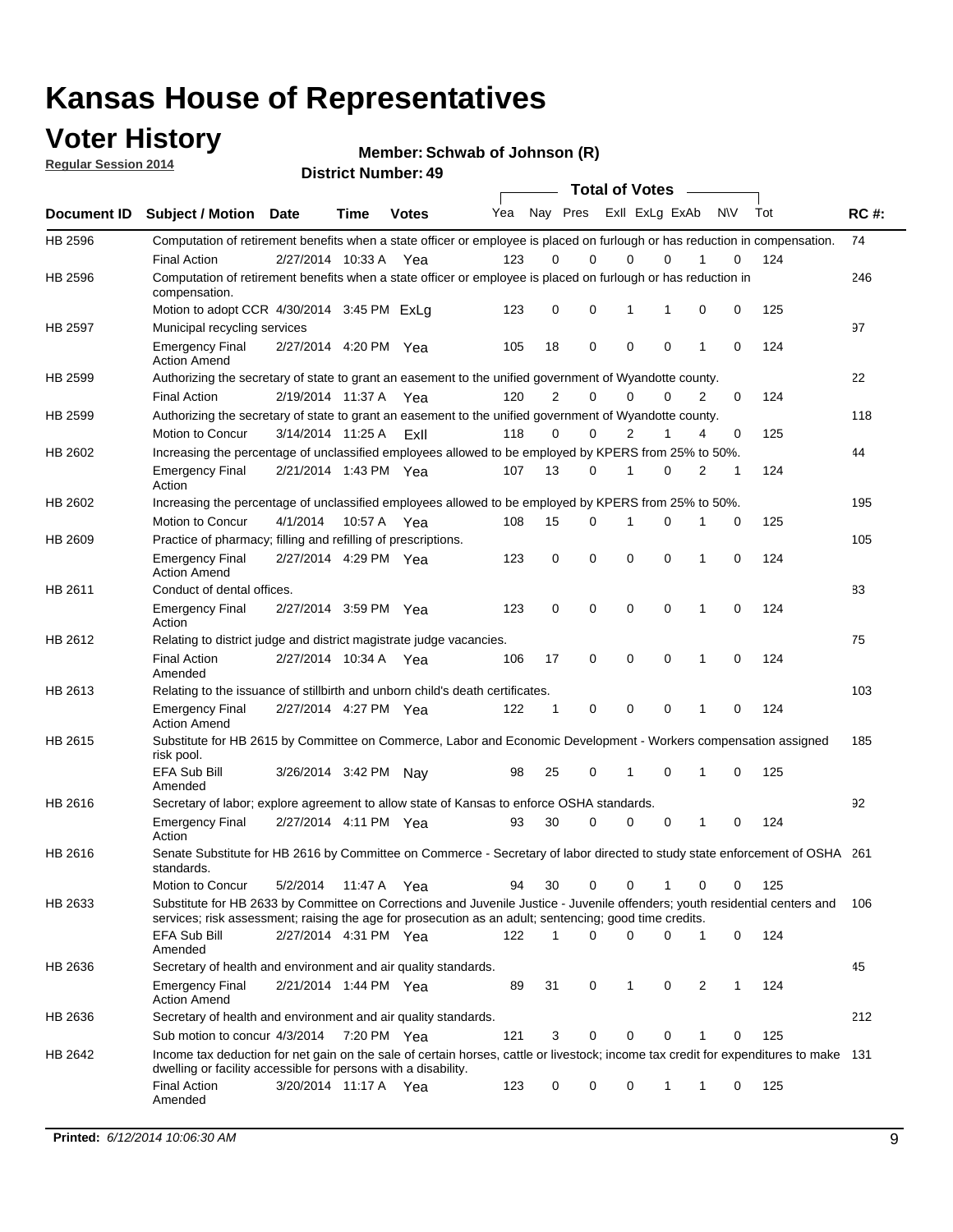# **Voter History Member: Regular Session 2014**

| Member: Schwab of Johnson (R) |  |
|-------------------------------|--|
|-------------------------------|--|

| דו טב ווטוכסט ומוועס וו |                                                                                                                                                                                                                                                                                                                                                                                                                               | <b>District Number: 49</b> |      |               |     |     |                      |   |                       |                |   |             |     |             |
|-------------------------|-------------------------------------------------------------------------------------------------------------------------------------------------------------------------------------------------------------------------------------------------------------------------------------------------------------------------------------------------------------------------------------------------------------------------------|----------------------------|------|---------------|-----|-----|----------------------|---|-----------------------|----------------|---|-------------|-----|-------------|
|                         |                                                                                                                                                                                                                                                                                                                                                                                                                               |                            |      |               |     |     |                      |   | <b>Total of Votes</b> |                |   |             |     |             |
| Document <b>ID</b>      | <b>Subject / Motion Date</b>                                                                                                                                                                                                                                                                                                                                                                                                  |                            | Time | <b>Votes</b>  | Yea |     | Nay Pres             |   |                       | Exll ExLg ExAb |   | N\V         | Tot | <b>RC#:</b> |
| HB 2643                 | Property tax; classification of commercial and industrial machinery and equipment as personal property; reclassification of<br>property upon termination of IRB tax exemption; use of independent appraisers to appraiser certain                                                                                                                                                                                             |                            |      |               |     |     |                      |   |                       |                |   |             |     | 164         |
|                         | Final Action<br>Amended                                                                                                                                                                                                                                                                                                                                                                                                       | 3/26/2014 10:56 A Yea      |      |               | 123 |     | 0<br>0               |   |                       | 0              | 1 | 0           | 125 |             |
| HB 2643                 | Property tax; classification of commercial and industrial machinery and equipment as personal property; reclassification of<br>property upon termination of IRB tax exemption; use of independent appraisers to appraiser certain complex property; motor<br>vehicles, members of military; mortgage registration tax phase out and replacement with fees; county clerk technology fund;<br>county treasurer technology fund. |                            |      |               |     |     |                      |   |                       |                |   |             |     | 274         |
|                         | Motion to Concur                                                                                                                                                                                                                                                                                                                                                                                                              | 5/2/2014                   |      | 5:12 PM Nay   | 16  | 108 | 0                    |   | 0                     | 0              |   | 0           | 125 |             |
| HB 2643                 | Property tax; classification of commercial and industrial machinery and equipment as personal property; reclassification of<br>property upon termination of IRB tax exemption; use of independent appraisers to appraiser certain complex property; motor<br>vehicles, members of military; mortgage registration tax phase out and replacement with fees; county clerk technology fund;<br>county treasurer technology fund. |                            |      |               |     |     |                      |   |                       |                |   |             |     | 286         |
|                         | Motion to adopt CCR 5/3/2014                                                                                                                                                                                                                                                                                                                                                                                                  |                            |      | 1:53 AM $Yea$ | 70  | 53  | 0                    |   | $\mathbf 0$           | 0              | 1 | 1           | 125 |             |
| HB 2648                 | Property tax exemption for levees.                                                                                                                                                                                                                                                                                                                                                                                            |                            |      |               |     |     |                      |   |                       |                |   |             |     | 100         |
|                         | <b>Emergency Final</b><br><b>Action Amend</b>                                                                                                                                                                                                                                                                                                                                                                                 | 2/27/2014 4:23 PM Yea      |      |               | 100 | 23  | 0                    |   | 0                     | 0              | 1 | 0           | 124 |             |
| HB 2651                 | County law library.<br><b>Final Action</b>                                                                                                                                                                                                                                                                                                                                                                                    | 2/27/2014 10:38 A          |      | Yea           | 82  | 41  | 0                    |   | $\mathbf 0$           | $\mathbf 0$    | 1 | 0           | 124 | 76          |
|                         | Amended                                                                                                                                                                                                                                                                                                                                                                                                                       |                            |      |               |     |     |                      |   |                       |                |   |             |     |             |
| HB 2655                 | Allowing veterans with PTSD to seek mental health treatment upon certain convictions.                                                                                                                                                                                                                                                                                                                                         |                            |      |               |     |     |                      |   |                       |                |   |             |     | 77          |
|                         | <b>Final Action</b><br>Amended                                                                                                                                                                                                                                                                                                                                                                                                | 2/27/2014 10:40 A          |      | Yea           | 123 | 0   | 0                    |   | $\mathbf 0$           | 0              | 1 | $\mathbf 0$ | 124 |             |
| HB 2655                 | Senate Substitute for HB 2655 by Committee on Judiciary - Allowing veterans with PTSD to seek mental health treatment<br>upon certain convictions; also amending the crimes of interference with law enforcement and giving a false alarm.                                                                                                                                                                                    |                            |      |               |     |     |                      |   |                       |                |   |             |     | 224         |
|                         | Motion to Concur                                                                                                                                                                                                                                                                                                                                                                                                              | 4/4/2014                   |      | 5:42 PM Yea   | 122 |     | $\Omega$<br>$\Omega$ |   | $\Omega$              |                | 2 | 0           | 125 |             |
| HB 2656                 | Authorizing the state of Kansas to pay the death gratuity benefit to the designated survivor of a Kansas service member during 48<br>a federal government shutdown and providing for reimbursement to the state                                                                                                                                                                                                               |                            |      |               |     |     |                      |   |                       |                |   |             |     |             |
|                         | <b>Final Action</b>                                                                                                                                                                                                                                                                                                                                                                                                           | 2/26/2014 11:27 A Yea      |      |               | 123 |     | 0<br>0               |   | 0                     | 0              |   | 0           | 124 |             |
| HB 2661                 | Substitute for HB 2661 by Committee on Energy and Environment - Siting of electric transmission lines; notice and hearing<br>requirements.                                                                                                                                                                                                                                                                                    |                            |      |               |     |     |                      |   |                       |                |   |             |     | 181         |
|                         | <b>EFA Sub Bill</b>                                                                                                                                                                                                                                                                                                                                                                                                           | 3/26/2014 3:37 PM Yea      |      |               | 119 |     | 0<br>4               | 1 |                       | 0              | 1 | 0           | 125 |             |
| HB 2662                 | Expungment of driving under the influence convictions.                                                                                                                                                                                                                                                                                                                                                                        |                            |      |               |     |     |                      |   |                       |                |   |             |     | 116         |
|                         | <b>Final Action</b><br>Amended                                                                                                                                                                                                                                                                                                                                                                                                | 3/14/2014 11:22 A          |      | ExII          | 87  | 31  | 0                    |   | $\overline{2}$        | 1              | 4 | 0           | 125 |             |
| HB 2668                 | Health insurance for qualified professional associations.                                                                                                                                                                                                                                                                                                                                                                     |                            |      |               |     |     |                      |   |                       |                |   |             |     | 34          |
|                         | <b>Final Action</b><br>Amended                                                                                                                                                                                                                                                                                                                                                                                                | 2/21/2014 11:21 A Yea      |      |               | 114 |     | 7<br>0               |   | 1                     | 0              | 2 | 0           | 124 |             |
| <b>HB 2668</b>          | Predetermination of health insurance benefits                                                                                                                                                                                                                                                                                                                                                                                 |                            |      |               |     |     |                      |   |                       |                |   |             |     | 262         |
|                         | Motion to Concur                                                                                                                                                                                                                                                                                                                                                                                                              | 5/2/2014 12:05 P Nay       |      |               | 97  | 27  | 0                    |   | 0                     |                | 0 | 0           | 125 |             |
| HB 2669                 | State civil service board; transferred from the department of administration to the office of administrative hearings.                                                                                                                                                                                                                                                                                                        |                            |      |               |     |     |                      |   |                       |                |   |             |     | 87          |
|                         | <b>Emergency Final</b><br>Action                                                                                                                                                                                                                                                                                                                                                                                              | 2/27/2014 4:05 PM Yea      |      |               | 110 | 13  | 0                    |   | 0                     | 0              | 1 | 0           | 124 |             |
| HB 2673                 | Kansas healing arts act; physician assistant licensure act.                                                                                                                                                                                                                                                                                                                                                                   |                            |      |               |     |     |                      |   |                       |                |   |             |     | 91          |
|                         | <b>Emergency Final</b><br><b>Action Amend</b>                                                                                                                                                                                                                                                                                                                                                                                 | 2/27/2014 4:10 PM Yea      |      |               | 105 | 18  | 0                    |   | 0                     | 0              | 1 | 0           | 124 |             |
| HB 2673                 | Board of healing arts functions and duties, physician assistants licensure act and podiatry act.                                                                                                                                                                                                                                                                                                                              |                            |      |               |     |     |                      |   |                       |                |   |             |     | 270         |
|                         | Motion to adopt CCR 5/2/2014                                                                                                                                                                                                                                                                                                                                                                                                  |                            |      | 3:39 PM Yea   | 111 | 11  | 0                    |   | 0                     | 1              | 1 | 1           | 125 |             |
| HB 2675                 | Relating to procurement negotiating committees; certified businesses.                                                                                                                                                                                                                                                                                                                                                         |                            |      |               |     |     |                      |   |                       |                |   |             |     | 165         |
|                         | <b>Final Action</b><br>Amended                                                                                                                                                                                                                                                                                                                                                                                                | 3/26/2014 10:57 A Yea      |      |               | 123 |     | 0<br>0               |   | 1                     | 0              | 1 | 0           | 125 |             |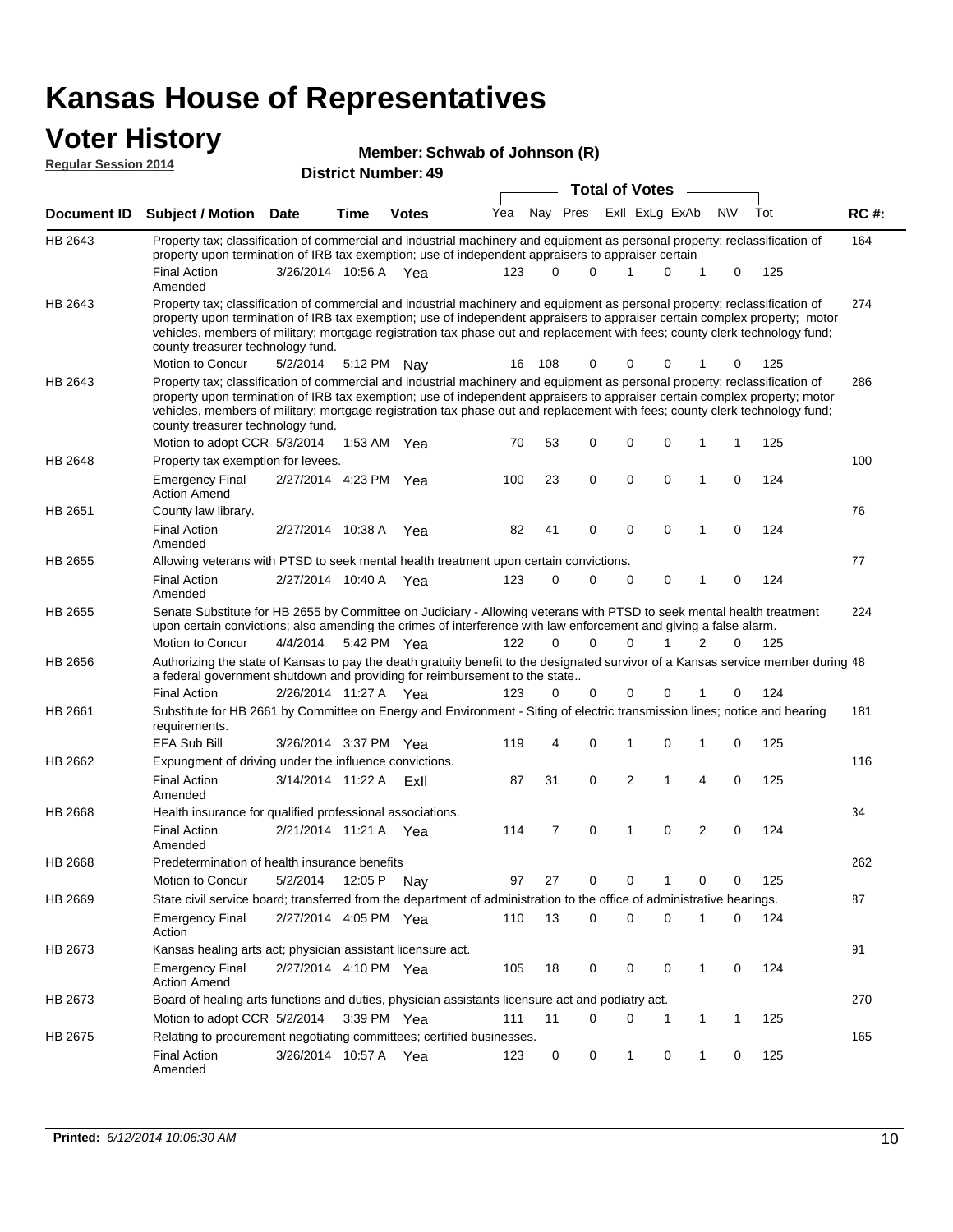#### **Voter History Regular Session 2014**

**Member: Schwab of Johnson (R)** 

|                    | nuyurur Uuddiun Luin                                                                                                                                                                                                                                                                          |                       |         | <b>District Number: 49</b> |     |             |             |                       |                |                  |     |             |
|--------------------|-----------------------------------------------------------------------------------------------------------------------------------------------------------------------------------------------------------------------------------------------------------------------------------------------|-----------------------|---------|----------------------------|-----|-------------|-------------|-----------------------|----------------|------------------|-----|-------------|
|                    |                                                                                                                                                                                                                                                                                               |                       |         |                            |     |             |             | <b>Total of Votes</b> |                |                  |     |             |
| <b>Document ID</b> | <b>Subject / Motion Date</b>                                                                                                                                                                                                                                                                  |                       | Time    | <b>Votes</b>               | Yea |             | Nay Pres    |                       | ExII ExLg ExAb | N\V              | Tot | <b>RC#:</b> |
| HB 2681            | Substitute for HB2681 by Committee on Veterans, Military, and Homeland Security--Abolishing the Kansas commission on<br>veterans affairs; creating the Kansas commission on veterans affairs office within the executive branch of government.<br>Final Action Sub Bill 3/20/2014 11:18 A Yea |                       |         |                            | 123 | 0           | $\Omega$    | 0                     | 1              | 1<br>0           | 125 | 132         |
| HB 2681            | Substitute for HB2681 by Committee on Veterans, Military, and Homeland Security - Abolishing the Kansas commission on                                                                                                                                                                         |                       |         |                            |     |             |             |                       |                |                  |     | 219         |
|                    | veterans affairs; creating the Kansas commission on veterans affairs office within the executive branch of government.                                                                                                                                                                        |                       |         |                            |     |             |             |                       |                |                  |     |             |
|                    | Motion to Concur                                                                                                                                                                                                                                                                              | 4/4/2014              | 11:41 A | Yea                        | 122 | $\Omega$    | 0           | $\mathbf{1}$          | 1              | 1<br>0           | 125 |             |
| HB 2684            | Allocating moneys from driver's license fees to the judicial branch nonjudicial salary adjustment fund.                                                                                                                                                                                       |                       |         |                            |     |             |             |                       |                |                  |     | 78          |
|                    | <b>Final Action</b>                                                                                                                                                                                                                                                                           | 2/27/2014 10:41 A     |         | Yea                        | 93  | 30          | $\Omega$    | $\Omega$              | 0              | 1<br>0           | 124 |             |
| HB 2687            | Unclaimed property act and hearings.                                                                                                                                                                                                                                                          |                       |         |                            |     |             |             |                       |                |                  |     | 59          |
|                    | <b>Final Action</b>                                                                                                                                                                                                                                                                           | 2/26/2014 11:44 A     |         | Yea                        | 119 | 4           | $\mathbf 0$ | 0                     | 0              | 0<br>1           | 124 |             |
| HB 2687            | Unclaimed property act and hearings.                                                                                                                                                                                                                                                          |                       |         |                            |     |             |             |                       |                |                  |     | 251         |
|                    | Motion to Concur                                                                                                                                                                                                                                                                              | 5/1/2014              | 1:56 PM | Yea                        | 125 | 0           | $\mathbf 0$ | 0                     | 0              | 0<br>0           | 125 |             |
| HB 2689            | Amending which convictions are counted for driving while license canceled, suspended or revoked.                                                                                                                                                                                              |                       |         |                            |     |             |             |                       |                |                  |     | 231         |
|                    | <b>Final Action</b><br>Amended                                                                                                                                                                                                                                                                | 4/5/2014              | 10:23 A | Yea                        | 121 | $\mathbf 0$ | $\Omega$    | $\Omega$              | 0              | 0<br>4           | 125 |             |
| HB 2693            | Providing for testing by community colleges for commercial driver's licenses and allowing temporary commercial driver's<br>license holders the ability to drive class A commercial vehicles.                                                                                                  |                       |         |                            |     |             |             |                       |                |                  |     | 104         |
|                    | <b>Emergency Final</b><br><b>Action Amend</b>                                                                                                                                                                                                                                                 | 2/27/2014 4:28 PM Yea |         |                            | 123 | 0           | 0           | $\Omega$              | 0              | $\mathbf 0$<br>1 | 124 |             |
| HB 2693            | Senate Substitute for HB 2693 by Committee on Transportation - Providing for testing by community colleges for commercial<br>driver's licenses; entities serving as driver's licenses examiners.                                                                                              |                       |         |                            |     |             |             |                       |                |                  |     | 255         |
|                    | Motion to adopt CCR 5/1/2014 4:42 PM Yea                                                                                                                                                                                                                                                      |                       |         |                            | 125 | 0           | 0           | $\Omega$              | 0              | 0<br>0           | 125 |             |
| HB 2715            | Farm machinery and equipment annual highway permits, commercial drivers' license.                                                                                                                                                                                                             |                       |         |                            |     |             |             |                       |                |                  |     | 98          |
|                    | <b>Emergency Final</b><br><b>Action Amend</b>                                                                                                                                                                                                                                                 | 2/27/2014 4:21 PM Yea |         |                            | 123 | 0           | 0           | 0                     | 0              | 1<br>0           | 124 |             |
| HB 2717            | Registration of operators of assisted living, residential health care, home plus or adult day care facilities.                                                                                                                                                                                |                       |         |                            |     |             |             |                       |                |                  |     | 175         |
|                    | <b>Emergency Final</b><br><b>Action Amend</b>                                                                                                                                                                                                                                                 | 3/26/2014 3:29 PM Yea |         |                            | 114 | 9           | $\Omega$    |                       | $\Omega$       | 0                | 125 |             |
| HB 2721            | Substitute for Substitute for HB 2721 by Committee on Commerce, Labor and Economic Development †Enacting the<br>business entity standard treatment act.                                                                                                                                       |                       |         |                            |     |             |             |                       |                |                  |     | 117         |
|                    | Final Action Sub Bill 3/14/2014 11:23 A                                                                                                                                                                                                                                                       |                       |         | Exll                       | 118 | 0           | 0           | 2                     |                | 0<br>4           | 125 |             |
| HB 2721            | Substitute for Substitute for HB 2721 by Committee on Commerce, Labor and Economic Development - Enacting the business 273<br>entity standard treatment act.                                                                                                                                  |                       |         |                            |     |             |             |                       |                |                  |     |             |
|                    | Motion to Concur                                                                                                                                                                                                                                                                              | 5/2/2014              |         | 3:59 PM Yea                | 122 | 0           | 0           | $\Omega$              | 1              | 1<br>1           | 125 |             |
| HB 2724            | Uniform commercial driver's license act; definition of tank vehicle.<br><b>Emergency Final</b>                                                                                                                                                                                                | 2/27/2014 4:22 PM Yea |         |                            | 122 | 1           | 0           | 0                     | 0              | 1<br>0           | 124 | 99          |
|                    | Action                                                                                                                                                                                                                                                                                        |                       |         |                            |     |             |             |                       |                |                  |     |             |
| HB 2727            | Expiration of license plates and placards for individuals with disability.<br><b>Emergency Final</b><br>Action                                                                                                                                                                                | 2/27/2014 4:06 PM Yea |         |                            | 123 | 0           | 0           | 0                     | 0              | 0                | 124 | 88          |
| HB 2728            | Permits for the operation of salvage vehicles no longer required to be prepared in triplicate.                                                                                                                                                                                                |                       |         |                            |     |             |             |                       |                |                  |     | 89          |
|                    | <b>Emergency Final</b><br>Action                                                                                                                                                                                                                                                              | 2/27/2014 4:07 PM Yea |         |                            | 122 | 1           | 0           | $\Omega$              | 0              | 1<br>0           | 124 |             |
| HB 2728            | Permits for the operation of salvage vehicles no longer required to be prepared in triplicate.                                                                                                                                                                                                |                       |         |                            |     |             |             |                       |                |                  |     | 192         |
|                    | Motion to Concur                                                                                                                                                                                                                                                                              | 3/31/2014 11:43 A Yea |         |                            | 122 | 0           | 0           | 1                     | 0              | 2<br>0           | 125 |             |
| HB 2732            | Sales tax authority for Rooks county for constructing or remodeling a jail facility.                                                                                                                                                                                                          |                       |         |                            |     |             |             |                       |                |                  |     | 232         |
|                    | <b>Final Action</b>                                                                                                                                                                                                                                                                           | 4/5/2014              |         | 10:24 A Yea                | 121 | 0           | 0           | 0                     | 0              | 4<br>0           | 125 |             |
| HB 2744            | Insurance; coverage for autism spectrum disorder.                                                                                                                                                                                                                                             |                       |         |                            |     |             |             |                       |                |                  |     | 137         |
|                    | <b>Final Action</b>                                                                                                                                                                                                                                                                           | 3/21/2014 10:14 A Nay |         |                            | 114 | 3           | 0           | 0                     | $\mathbf{1}$   | 6<br>1           | 125 |             |
|                    | Amended                                                                                                                                                                                                                                                                                       |                       |         |                            |     |             |             |                       |                |                  |     |             |
| HB 2745            | Tax lien on property voluntarily transferred.                                                                                                                                                                                                                                                 |                       |         |                            |     |             |             |                       |                |                  |     | 166         |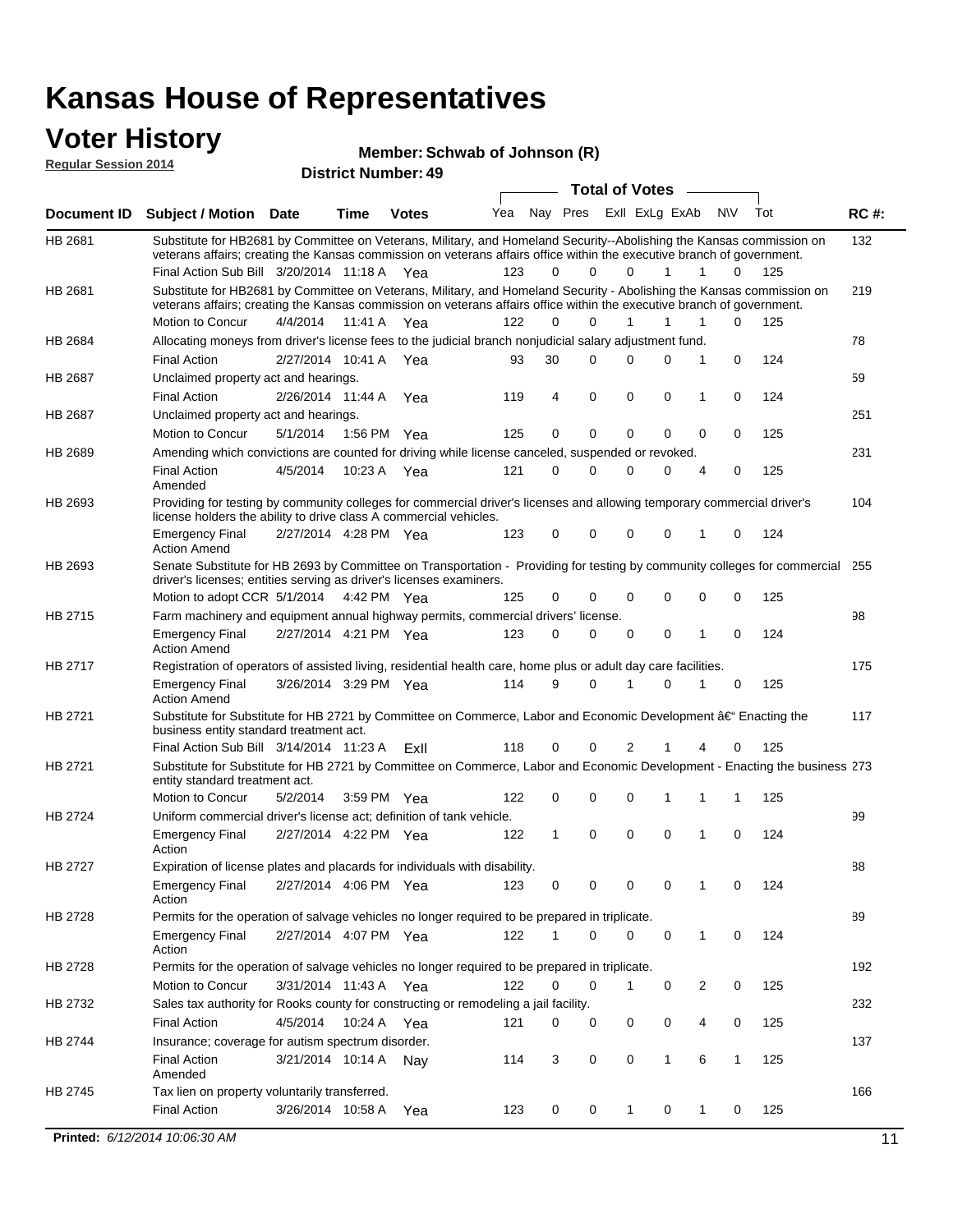## **Voter History**

**Regular Session 2014**

#### **Member: Schwab of Johnson (R)**

|                    |                                                                                                                                                                                                                                      |                       |             |              |     |             |          |   | <b>Total of Votes</b> |             |           |             |     |             |
|--------------------|--------------------------------------------------------------------------------------------------------------------------------------------------------------------------------------------------------------------------------------|-----------------------|-------------|--------------|-----|-------------|----------|---|-----------------------|-------------|-----------|-------------|-----|-------------|
| <b>Document ID</b> | <b>Subject / Motion</b>                                                                                                                                                                                                              | <b>Date</b>           | Time        | <b>Votes</b> | Yea | Nay Pres    |          |   | Exll ExLg ExAb        |             | <b>NV</b> |             | Tot | <b>RC#:</b> |
| HB 2755            | Repealing the sunset on the Kansas taxpayer transparency act.                                                                                                                                                                        |                       |             |              |     |             |          |   |                       |             |           |             |     | 140         |
|                    | <b>Final Action</b>                                                                                                                                                                                                                  | 3/24/2014 10:13 A     |             | Yea          | 122 | 0           | 0        | 0 |                       | 0           | 3         | 0           | 125 |             |
| HB 2767            | State child death review board.                                                                                                                                                                                                      |                       |             |              |     |             |          |   |                       |             |           |             |     | 167         |
|                    | <b>Final Action</b><br>Amended                                                                                                                                                                                                       | 3/26/2014 10:59 A     |             | Yea          | 123 | $\mathbf 0$ | 0        | 1 |                       | 0           | 1         | 0           | 125 |             |
| <b>HCR 5029</b>    | Urging the Kansas bureau of investigation to establish a blue alert system for the state of Kansas.                                                                                                                                  |                       |             |              |     |             |          |   |                       |             |           |             |     | 95          |
|                    | <b>Emergency Final</b><br><b>Action Amend</b>                                                                                                                                                                                        | 2/27/2014 4:15 PM Nay |             |              | 121 | 2           | 0        | 0 |                       | 0           | 1         | 0           | 124 |             |
| <b>HCR 5031</b>    | Urging Congress to provide for the prompt payment of disability compensation to U.S. Veterans.                                                                                                                                       |                       |             |              |     |             |          |   |                       |             |           |             |     | 125         |
|                    | <b>Final Action</b>                                                                                                                                                                                                                  | 3/19/2014 11:21 A Yea |             |              | 122 | $\Omega$    | 0        | 0 |                       | 1           | 2         | 0           | 125 |             |
| HR 6049            | Resolution encouraging the creation of a Kansas plan for comprehensive treatment of chronic obstruction pulmonary<br>disease.                                                                                                        |                       |             |              |     |             |          |   |                       |             |           |             |     | 109         |
|                    | <b>Emergency Final</b><br><b>Action Amend</b>                                                                                                                                                                                        | 3/6/2014              | 11:24 A     | Yea          | 120 | 0           | 0        |   | 2                     | 1           | 2         | 0           | 125 |             |
| HR 6063            | Urging the President to extend the qualifications for the Women's Army Corps Service Medal.                                                                                                                                          |                       |             |              |     |             |          |   |                       |             |           |             |     | 143         |
|                    | <b>Final Action</b>                                                                                                                                                                                                                  | 3/25/2014 10:11 A Yea |             |              | 123 | $\Omega$    | $\Omega$ | 1 |                       | $\Omega$    | 1         | 0           | 125 |             |
| SB 40              | House Substitute for SB 40 by Committee on Corrections and Juvenile Justice †Secretary of corrections; including juvenile<br>offenders in the prison made goods act; authorizing use of correctional industries funds for payment of |                       |             |              |     |             |          |   |                       |             |           |             |     | 123         |
|                    | Final Action Sub Bill 3/17/2014 11:23 A Yea                                                                                                                                                                                          |                       |             |              | 123 | 0           | 0        | 0 |                       | 0           | 2         | 0           | 125 |             |
| SB 54              | Medical assistance recovery program; rules and regulations.                                                                                                                                                                          |                       |             |              |     |             |          |   |                       |             |           |             |     | 174         |
|                    | <b>Emergency Final</b><br><b>Action Amend</b>                                                                                                                                                                                        | 3/26/2014 3:28 PM Nay |             |              | 95  | 28          | 0        | 1 |                       | 0           | 1         | $\mathbf 0$ | 125 |             |
| <b>SB 54</b>       | Amendments to statutes regulating abortions.                                                                                                                                                                                         |                       |             |              |     |             |          |   |                       |             |           |             |     | 214         |
|                    | Motion to Adopt CCR 4/4/2014                                                                                                                                                                                                         |                       | 9:59 AM Yea |              | 112 | 11          | 0        | 1 |                       | 0           | 1         | 0           | 125 |             |
| SB 63              | State use law; purchases by municipalities; committee sunset date and chairperson selection.                                                                                                                                         |                       |             |              |     |             |          |   |                       |             |           |             |     | 280         |
|                    | Motion to adopt CCR 5/2/2014                                                                                                                                                                                                         |                       | 8:52 PM Yea |              | 124 | $\mathbf 0$ | 0        |   | 0                     | 0           | 1         | 0           | 125 |             |
| <b>SB 99</b>       | Lobbyists defined.                                                                                                                                                                                                                   |                       |             |              |     |             |          |   |                       |             |           |             |     | 184         |
|                    | <b>Emergency Final</b><br>Action                                                                                                                                                                                                     | 3/26/2014 3:41 PM Yea |             |              | 117 | 6           | 0        | 1 |                       | 0           | 1         | 0           | 125 |             |
| SB 147             | House Substitute for SB 147 by Committee on Agriculture and Natural Resources †Amending the powers and duties of the 133<br>Kansas department of agriculture division of conservation and the state conservation commission.         |                       |             |              |     |             |          |   |                       |             |           |             |     |             |
|                    | Final Action Sub Bill 3/20/2014 11:19 A Yea<br>Amended                                                                                                                                                                               |                       |             |              | 123 | 0           | 0        |   | 0                     | 1           | 1         | 0           | 125 |             |
| <b>SB 218</b>      | House Substitute for SB 218 by Committee on Appropriations-Education; relating to the financing and instruction thereof;                                                                                                             |                       |             |              |     |             |          |   |                       |             |           |             |     | 226         |
|                    | making and concerning appropriations for the fiscal years ending June 30, 2014, and June 30, 2015, for certain agencies.<br>Final Action Sub Bill 4/4/2014 6:17 PM Yea                                                               |                       |             |              | 91  | 31          | 0        |   | 0                     | 1           | 2         | 0           | 125 |             |
|                    | Amended                                                                                                                                                                                                                              |                       |             |              |     |             |          |   |                       |             |           |             |     |             |
| <b>SB 218</b>      | House Substitute for SB 218 by Committee on Appropriations-Education; relating to the financing and instruction thereof;                                                                                                             |                       |             |              |     |             |          |   |                       |             |           |             |     | 237         |
|                    | making and concerning appropriations for the fiscal years ending June 30, 2014, and June 30, 2015, for certain agencies.                                                                                                             |                       |             |              |     |             |          |   |                       |             |           |             |     |             |
|                    | Sub Motion to Adopt 4/6/2014 12:51 A Yea<br><b>CCR</b>                                                                                                                                                                               |                       |             |              | 55  | 67          | 0        |   | 0                     | 0           | 3         | 0           | 125 |             |
| SB 231             | House Substitute for SB 231 †Concerning valuation and appeals; renaming the state court of tax appeals; timing of<br>decisions.                                                                                                      |                       |             |              |     |             |          |   |                       |             |           |             |     | 134         |
|                    | Final Action Sub Bill 3/20/2014 11:21 A Yea<br>Amended                                                                                                                                                                               |                       |             |              | 123 | 0           | 0        |   | 0                     | 1           | 1         | 0           | 125 |             |
| SB 231             | House Substitute for SB 231 - Concerning valuation and appeals; renaming the state court of tax appeals; timing of<br>decisions                                                                                                      |                       |             |              |     |             |          |   |                       |             |           |             |     | 281         |
|                    | Motion to Adopt CCR 5/2/2014 8:56 PM Yea                                                                                                                                                                                             |                       |             |              | 124 | 0           | 0        |   | 0                     | 0           | 1         | 0           | 125 |             |
| SB 245             | House Substitute for SB 245 by Committee on Appropriations - Appropriations for FY 2014, FY 2015, and FY 2016 for the<br>department of corrections; capital improvement projects.                                                    |                       |             |              |     |             |          |   |                       |             |           |             |     | 13          |
|                    | Final Action Sub Bill 2/13/2014 11:34 A Yea<br>Amended                                                                                                                                                                               |                       |             |              | 79  | 41          | 0        |   | 3                     | $\mathbf 0$ | 1         | 0           | 124 |             |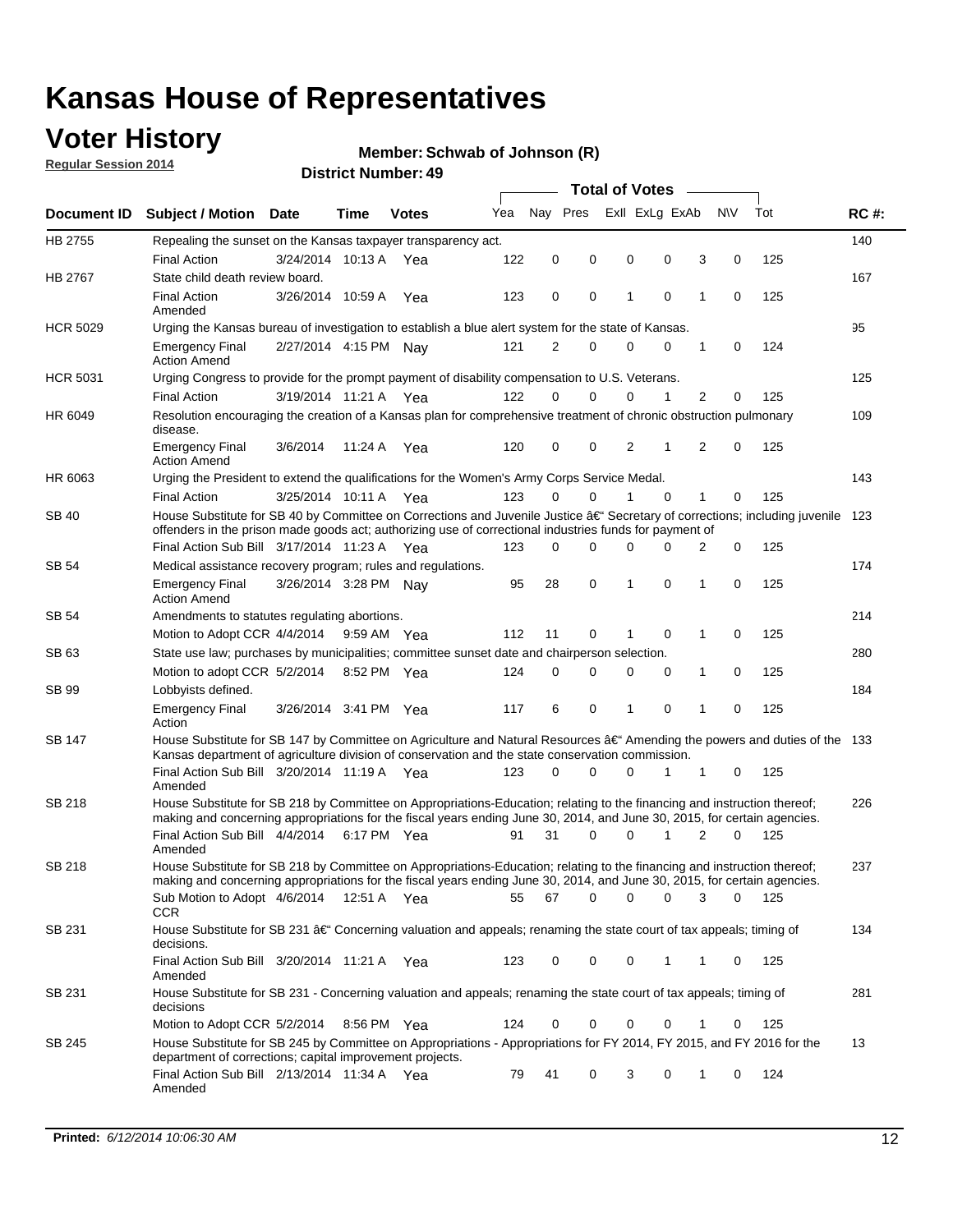### **Voter History**

#### **Schwab of Johnson (R)**

SB 245

SB 248

SB 254

SB 256

| 1 Y 171 1117171 1<br>Member: Schwab of Johnson (R) |                                                                                                                                                                                                                                                                                                                                                                                                                                                                                                                                                                                                                                                                                                                                                                               |                                                          |      |                            |     |          |             |                       |              |                |   |              |     |             |
|----------------------------------------------------|-------------------------------------------------------------------------------------------------------------------------------------------------------------------------------------------------------------------------------------------------------------------------------------------------------------------------------------------------------------------------------------------------------------------------------------------------------------------------------------------------------------------------------------------------------------------------------------------------------------------------------------------------------------------------------------------------------------------------------------------------------------------------------|----------------------------------------------------------|------|----------------------------|-----|----------|-------------|-----------------------|--------------|----------------|---|--------------|-----|-------------|
| <b>Regular Session 2014</b>                        |                                                                                                                                                                                                                                                                                                                                                                                                                                                                                                                                                                                                                                                                                                                                                                               |                                                          |      | <b>District Number: 49</b> |     |          |             |                       |              |                |   |              |     |             |
|                                                    |                                                                                                                                                                                                                                                                                                                                                                                                                                                                                                                                                                                                                                                                                                                                                                               |                                                          |      |                            |     |          |             | <b>Total of Votes</b> |              |                |   |              |     |             |
| <b>Document ID</b>                                 | <b>Subject / Motion Date</b>                                                                                                                                                                                                                                                                                                                                                                                                                                                                                                                                                                                                                                                                                                                                                  |                                                          | Time | <b>Votes</b>               | Yea | Nav      | Pres        |                       |              | ExII ExLg ExAb |   | N\V          | Tot | <b>RC#:</b> |
| SB 245                                             | House Substitute for SB 245 by Committee on Appropriations - Education funding; relating to mineral production; creating the<br>mineral production education fund, crediting 20% of remainder from oil and gas tax into such fund, moneys expended on<br>education; abolishing the oil and gas valuation depletion trust fund; allowing the counties to retain funds already in such<br>county's oil and gas valuation depletion trust fund; concerning school financing sources; proceeds from the tax levied by a<br>school district under authority of K.S.A. 2013 Supp. 72-6431, remitted to the state treasury to the credit of the state school<br>district finance fund not to the district's general fund; making and concerning appropriations for fiscal year 2017. |                                                          |      |                            |     |          |             |                       |              |                |   |              |     | 258         |
|                                                    | Motion to adopt CCR 5/1/2014 5:06 PM Yea                                                                                                                                                                                                                                                                                                                                                                                                                                                                                                                                                                                                                                                                                                                                      |                                                          |      |                            | 88  | 37       | $\Omega$    |                       | 0            | <sup>0</sup>   | 0 | <sup>0</sup> | 125 |             |
| SB 248                                             |                                                                                                                                                                                                                                                                                                                                                                                                                                                                                                                                                                                                                                                                                                                                                                               | Victim notification prior to release of certain inmates. |      |                            |     |          |             |                       |              |                |   |              | 119 |             |
|                                                    | <b>Final Action</b>                                                                                                                                                                                                                                                                                                                                                                                                                                                                                                                                                                                                                                                                                                                                                           | 3/17/2014 11:18 A Yea                                    |      |                            | 122 | $\Omega$ | $\mathbf 0$ |                       | $\Omega$     | $\Omega$       | 2 |              | 125 |             |
| SB 254                                             | Medical assistance recovery program; rules and regulations.                                                                                                                                                                                                                                                                                                                                                                                                                                                                                                                                                                                                                                                                                                                   |                                                          |      |                            |     |          |             |                       |              |                |   |              |     | 179         |
|                                                    | <b>Emergency Final</b><br>Action                                                                                                                                                                                                                                                                                                                                                                                                                                                                                                                                                                                                                                                                                                                                              | 3/26/2014 3:34 PM Yea                                    |      |                            | 123 | $\Omega$ | $\Omega$    |                       | $\mathbf{1}$ | $\Omega$       | 1 | $\Omega$     | 125 |             |
| SB 256                                             | Attorney general; costs in criminal appeals.                                                                                                                                                                                                                                                                                                                                                                                                                                                                                                                                                                                                                                                                                                                                  |                                                          |      |                            |     |          |             |                       |              |                |   |              |     | 147         |
|                                                    | <b>Final Action</b><br>Amended                                                                                                                                                                                                                                                                                                                                                                                                                                                                                                                                                                                                                                                                                                                                                | 3/25/2014 10:16 A                                        |      | Yea                        | 119 | 4        | $\Omega$    |                       |              | $\Omega$       |   | $\Omega$     | 125 |             |

236 SB 256 Amending the crime of mistreatment of a dependent adult; creating the crime of mistreatment of an elder person; amending the crime of unlawful sexual relations; amending provisions relating to appearance bonds and surety regulation; amending violations of the Kansas racketeer influenced and corrupt organization act; also concerning the attorney general, costs in criminal appeals.

|        | Motion to Adopt CCR 4/5/2014                                                                                                                                                                                                                                                                                                                                                            |                                                                                           | 6:52 PM Yea |     | 118 | 4        | $\Omega$ | 0        | 0        | 3        | 0        | 125 |     |  |  |
|--------|-----------------------------------------------------------------------------------------------------------------------------------------------------------------------------------------------------------------------------------------------------------------------------------------------------------------------------------------------------------------------------------------|-------------------------------------------------------------------------------------------|-------------|-----|-----|----------|----------|----------|----------|----------|----------|-----|-----|--|--|
| SB 258 | Amending the juvenile statute of limitations to match adult time limitations for sex crimes.                                                                                                                                                                                                                                                                                            |                                                                                           |             |     |     |          |          |          |          |          |          |     | 135 |  |  |
|        | Final Action<br>Amended                                                                                                                                                                                                                                                                                                                                                                 | 3/20/2014 11:21 A                                                                         |             | Yea | 123 | 0        | 0        | 0        |          |          | $\Omega$ | 125 |     |  |  |
| SB 258 | Relating to issuance of certificates of birth resulting in stillbirth.                                                                                                                                                                                                                                                                                                                  |                                                                                           |             |     |     |          |          |          |          |          |          |     | 259 |  |  |
|        | Motion to Adopt CCR 5/1/2014 5:12 PM Yea                                                                                                                                                                                                                                                                                                                                                |                                                                                           |             |     | 121 | 4        | $\Omega$ | $\Omega$ | $\Omega$ | $\Omega$ | $\Omega$ | 125 |     |  |  |
| SB 263 |                                                                                                                                                                                                                                                                                                                                                                                         | 148<br>Establishing the military funeral honors fund under the adjutant general's office. |             |     |     |          |          |          |          |          |          |     |     |  |  |
|        | Final Action<br>Amended                                                                                                                                                                                                                                                                                                                                                                 | 3/25/2014 10:17 A                                                                         |             | Yea | 123 | 0        | $\Omega$ |          | $\Omega$ |          | $\Omega$ | 125 |     |  |  |
| SB 263 | Veterans and military matters; military honors fund; death gratuity; disabled veterans preference, state jobs and contracts;<br>schools on military reservations, funding.                                                                                                                                                                                                              |                                                                                           |             |     |     |          |          |          |          |          |          |     | 256 |  |  |
|        | Motion to adopt CCR 5/1/2014 4:47 PM                                                                                                                                                                                                                                                                                                                                                    |                                                                                           |             | Yea | 124 | 0        | $\Omega$ | $\Omega$ | $\Omega$ | $\Omega$ |          | 125 |     |  |  |
| SB 265 | Income definition for Homestead Refund eligibility.                                                                                                                                                                                                                                                                                                                                     |                                                                                           |             |     |     |          |          |          |          |          |          |     | 113 |  |  |
|        | <b>Final Action</b><br>Amended                                                                                                                                                                                                                                                                                                                                                          | 3/13/2014 11:23 A                                                                         |             | Yea | 121 | $\Omega$ | $\Omega$ |          | 1        | 2        | $\Omega$ | 125 |     |  |  |
| SB 265 | Definition of income for homestead refund and SAFESR eligibility; income tax credits for adoption expenses and expenses to<br>make dwelling or facility accessible to persons with a disability; income tax deductions, self-employment taxes, expenses<br>related to organ donations, net gain on the sale of certain livestock: withholding, non-resident pass-through entity income: |                                                                                           |             |     |     |          |          |          |          |          |          |     | 227 |  |  |

related to organ donations, net gain on the sale of certain livestock; withholding, non-resident pass-through entity income; Kansas taxpayer transparency act, sunset; sales tax exemptions.

| SB 266<br>Mineral severance tax return file date.<br>125<br><b>Final Action</b><br>3/13/2014 11:24 A<br>121<br>0<br>2<br>$\Omega$<br>Yea<br>Amended<br>SB 266<br>Severance tax return and payment dates; sales tax authority for Rooks county; property tax exemptions for certain donations<br>of land to the state and for amateur-built aircraft; sales tax exemptions for surface mining equipment and certain charitable<br>organizations.<br>Motion to Adopt CCR 5/2/2014<br>3:19 PM<br>122<br>125<br>Yea<br>0<br>$\Omega$<br>Insurance; excluding real estate from acceptable security deposits with the commissioner and requiring original handwritten<br>SB 267<br>signatures on deposit forms.<br>Final Action<br>0<br>3/25/2014<br>10:12 A<br>123<br>125<br>$\Omega$<br>$\Omega$<br>$\Omega$<br>Yea<br>SB 268<br>Insurance; Risk-based capital requirements.<br><b>Final Action</b><br>3/25/2014<br>123<br>0<br>125<br>10:13A<br>0<br>Yea | Motion to Adopt CCR 4/4/2014 | 6:29 PM | Yea | 122 | 0 |  | 2 | $\Omega$ | 125 |     |
|-------------------------------------------------------------------------------------------------------------------------------------------------------------------------------------------------------------------------------------------------------------------------------------------------------------------------------------------------------------------------------------------------------------------------------------------------------------------------------------------------------------------------------------------------------------------------------------------------------------------------------------------------------------------------------------------------------------------------------------------------------------------------------------------------------------------------------------------------------------------------------------------------------------------------------------------------------|------------------------------|---------|-----|-----|---|--|---|----------|-----|-----|
|                                                                                                                                                                                                                                                                                                                                                                                                                                                                                                                                                                                                                                                                                                                                                                                                                                                                                                                                                       |                              |         |     |     |   |  |   |          |     | 114 |
|                                                                                                                                                                                                                                                                                                                                                                                                                                                                                                                                                                                                                                                                                                                                                                                                                                                                                                                                                       |                              |         |     |     |   |  |   |          |     |     |
|                                                                                                                                                                                                                                                                                                                                                                                                                                                                                                                                                                                                                                                                                                                                                                                                                                                                                                                                                       |                              |         |     |     |   |  |   |          |     | 266 |
|                                                                                                                                                                                                                                                                                                                                                                                                                                                                                                                                                                                                                                                                                                                                                                                                                                                                                                                                                       |                              |         |     |     |   |  |   |          |     |     |
|                                                                                                                                                                                                                                                                                                                                                                                                                                                                                                                                                                                                                                                                                                                                                                                                                                                                                                                                                       |                              |         |     |     |   |  |   |          |     | 144 |
|                                                                                                                                                                                                                                                                                                                                                                                                                                                                                                                                                                                                                                                                                                                                                                                                                                                                                                                                                       |                              |         |     |     |   |  |   |          |     |     |
|                                                                                                                                                                                                                                                                                                                                                                                                                                                                                                                                                                                                                                                                                                                                                                                                                                                                                                                                                       |                              |         |     |     |   |  |   |          |     | 145 |
|                                                                                                                                                                                                                                                                                                                                                                                                                                                                                                                                                                                                                                                                                                                                                                                                                                                                                                                                                       |                              |         |     |     |   |  |   |          |     |     |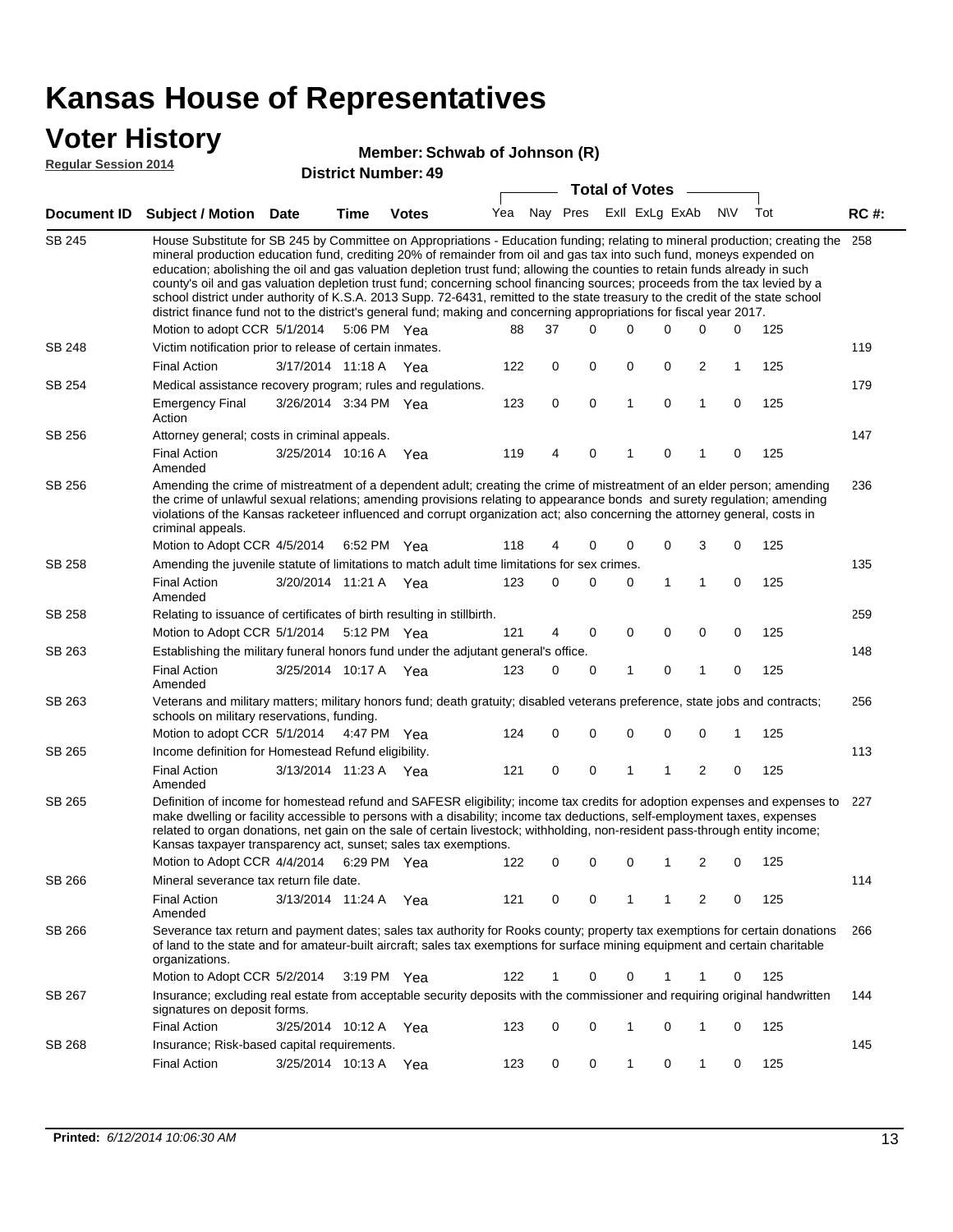## **Voter History**

**Regular Session 2014**

#### **Member: Schwab of Johnson (R)**

|               |                                                                                                                                                                                    |                       |             |              |     |          |          | <b>Total of Votes</b> |              |   |             |     |             |
|---------------|------------------------------------------------------------------------------------------------------------------------------------------------------------------------------------|-----------------------|-------------|--------------|-----|----------|----------|-----------------------|--------------|---|-------------|-----|-------------|
| Document ID   | <b>Subject / Motion</b>                                                                                                                                                            | <b>Date</b>           | Time        | <b>Votes</b> | Yea | Nay Pres |          | Exll ExLg ExAb        |              |   | <b>NV</b>   | Tot | <b>RC#:</b> |
| SB 271        | Amending the Kansas medicaid fraud control act.                                                                                                                                    |                       |             |              |     |          |          |                       |              |   |             |     | 176         |
|               | <b>Emergency Final</b><br><b>Action Amend</b>                                                                                                                                      | 3/26/2014 3:30 PM Yea |             |              | 123 | 0        | 0        | 1                     | $\mathbf 0$  | 1 | $\mathbf 0$ | 125 |             |
| SB 271        | Amending the Kansas medicaid fraud control act.                                                                                                                                    |                       |             |              |     |          |          |                       |              |   |             |     | 228         |
|               | Motion to Adopt CCR 4/4/2014 6:33 PM Yea                                                                                                                                           |                       |             |              | 122 | 0        | 0        | $\mathbf 0$           | 1            | 2 | $\mathbf 0$ | 125 |             |
| SB 272        | Eliminating the 3% limit on controlled shooting area acreage in a county.                                                                                                          |                       |             |              |     |          |          |                       |              |   |             |     | 149         |
|               | <b>Final Action</b>                                                                                                                                                                | 3/25/2014 10:19 A Yea |             |              | 123 | $\Omega$ | 0        | 1                     | 0            | 1 | $\mathbf 0$ | 125 |             |
| SB 273        | House Substitute for SB 273 by Committee on Transportation †Commercial vehicles; regulation and registration thereof.                                                              |                       |             |              |     |          |          |                       |              |   |             |     | 168         |
|               | Final Action Sub Bill 3/26/2014 11:00 A Yea<br>Amended                                                                                                                             |                       |             |              | 122 | 1        | 0        | 1                     | 0            | 1 | 0           | 125 |             |
| SB 273        | Regulation of commercial motor vehicles; exemption from rules and regulations of the Kansas corporation commission.                                                                |                       |             |              |     |          |          |                       |              |   |             |     | 265         |
|               | Motion to Adopt CCR 5/2/2014                                                                                                                                                       |                       | 3:10 PM Yea |              | 101 | 22       | 0        | 0                     |              |   | 0           | 125 |             |
| SB 274        | Political action committees, legislative leadership.                                                                                                                               |                       |             |              |     |          |          |                       |              |   |             |     | 169         |
|               | <b>Final Action</b><br>Amended                                                                                                                                                     | 3/26/2014 11:01 A Yea |             |              | 108 | 15       | 0        | 1                     | 0            | 1 | 0           | 125 |             |
| <b>SB 278</b> | Establishing the state board of veterinary examiners within the animal health division of the Kansas department of agriculture<br>for a two-year period.                           |                       |             |              |     |          |          |                       |              |   |             |     | 127         |
|               | <b>Final Action</b>                                                                                                                                                                | 3/19/2014 11:24 A     |             | Yea          | 122 | 0        | 0        | $\mathbf 0$           | 1            | 2 | 0           | 125 |             |
| SB 284        | Amending the Kansas 911 act.                                                                                                                                                       |                       |             |              |     |          |          |                       |              |   |             |     | 124         |
|               | <b>Final Action</b>                                                                                                                                                                | 3/17/2014 11:24 A     |             | Yea          | 121 | 2        | 0        | 0                     | 0            | 2 | 0           | 125 |             |
| SB 285        | Optometrists; prohibition against limiting payment for covered services to insurance plan amounts.                                                                                 |                       |             |              |     |          |          |                       |              |   |             |     | 150         |
|               | <b>Final Action</b><br>Amended                                                                                                                                                     | 3/25/2014 10:20 A Yea |             |              | 123 | 0        | 0        | 1                     | 0            | 1 | 0           | 125 |             |
| SB 286        | Extending sunset date on certain agriculture fees from July 1, 2015, to July 1, 2019.                                                                                              |                       |             |              |     |          |          |                       |              |   |             |     | 151         |
|               | <b>Final Action</b><br>Amended                                                                                                                                                     | 3/25/2014 10:23 A Yea |             |              | 76  | 47       | 0        | 1                     | 0            | 1 | $\mathbf 0$ | 125 |             |
| SB 286        | Agriculture; extending sunset date on certain agriculture fees from July 1, 2015, to July 1, 2018; national day of the cowboy;<br>establishing the local food and farm task force. |                       |             |              |     |          |          |                       |              |   |             |     | 264         |
|               | Motion to adopt CCR 5/2/2014 3:04 PM Yea                                                                                                                                           |                       |             |              | 102 | 21       | 0        | 0                     | 1            | 1 | 0           | 125 |             |
| SB 306        | Modernizing certain insurance laws to allow use of additional investments.                                                                                                         |                       |             |              |     |          |          |                       |              |   |             |     | 173         |
|               | Emergency Final<br>Action                                                                                                                                                          | 3/26/2014 3:26 PM Yea |             |              | 123 | 0        | 0        | 1                     | $\mathbf 0$  | 1 | $\mathbf 0$ | 125 |             |
| <b>SB 308</b> | Updating the Kansas no-call act.                                                                                                                                                   |                       |             |              |     |          |          |                       |              |   |             |     | 138         |
|               | <b>Final Action</b>                                                                                                                                                                | 3/21/2014 10:15 A     |             | Yea          | 117 | 0        | 0        | 0                     | $\mathbf{1}$ | 6 | 1           | 125 |             |
| SB 309        | Health insurance coverage for qualified professional associations.                                                                                                                 |                       |             |              |     |          |          |                       |              |   |             |     | 182         |
|               | <b>Emergency Final</b><br>Action                                                                                                                                                   | 3/26/2014 3:38 PM Yea |             |              | 122 | 1        | 0        | $\mathbf{1}$          | 0            | 1 | $\mathbf 0$ | 125 |             |
| SB 310        | Grand juries; crimes to consider; amendment of indictment.                                                                                                                         |                       |             |              |     |          |          |                       |              |   |             |     | 180         |
|               | <b>Emergency Final</b><br>Action                                                                                                                                                   | 3/26/2014 3:35 PM Yea |             |              | 122 | 1        | 0        | 1                     | 0            | 1 | 0           | 125 |             |
| SB 311        | Increasing the noneconomic damages cap and changing rules related to expert evidence.                                                                                              |                       |             |              |     |          |          |                       |              |   |             |     | 142         |
|               | <b>Final Action</b><br>Amended                                                                                                                                                     | 3/24/2014 10:17 A Nay |             |              | 119 | 3        | $\Omega$ | 0                     | 0            | 3 | 0           | 125 |             |
| SB 311        | Increasing the noneconomic damages cap, changing rules related to expert evidence and repealing statutes pertaining to<br>collateral source benefits.                              |                       |             |              |     |          |          |                       |              |   |             |     | 203         |
|               | Motion to adopt CCR 4/3/2014 6:15 PM Yea                                                                                                                                           |                       |             |              | 120 | 4        | 0        | 0                     | 0            | 1 | 0           | 125 |             |
| SB 321        | Return of premiums separate from notice of denial of coverage.                                                                                                                     |                       |             |              |     |          |          |                       |              |   |             |     | 146         |
|               | <b>Final Action</b>                                                                                                                                                                | 3/25/2014 10:15 A Yea |             |              | 123 | 0        | 0        | 1                     | 0            | 1 | 0           | 125 |             |
| SB 329        | Clarifying court orders relating to parents in juvenile offender cases.<br><b>Final Action</b><br>Amended                                                                          | 3/20/2014 11:23 A Yea |             |              | 123 | 0        | 0        | 0                     | $\mathbf{1}$ | 1 | 0           | 125 | 136         |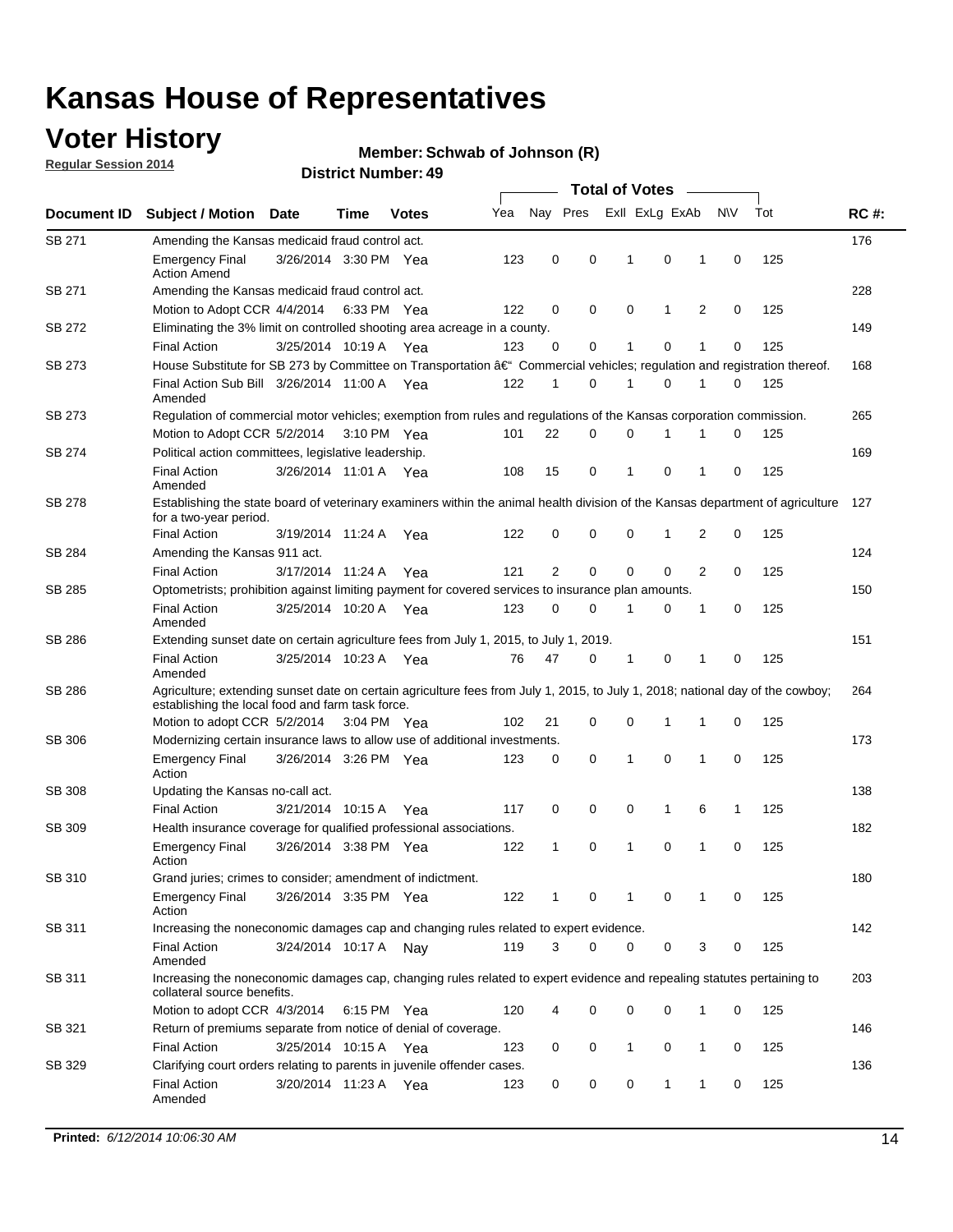### **Voter History**

**Regular Session 2014**

#### **Member: Schwab of Johnson (R)**

|                 |                                                                                                                                                                    |                       |             |              | <b>Total of Votes</b> |              |          |              |                |                |           |     |             |
|-----------------|--------------------------------------------------------------------------------------------------------------------------------------------------------------------|-----------------------|-------------|--------------|-----------------------|--------------|----------|--------------|----------------|----------------|-----------|-----|-------------|
| Document ID     | Subject / Motion Date                                                                                                                                              |                       | <b>Time</b> | <b>Votes</b> | Yea                   |              | Nay Pres |              | Exll ExLg ExAb |                | <b>NV</b> | Tot | <b>RC#:</b> |
| SB 329          | Clarifying court orders relating to parents in juvenile offender cases and changing the statute of limitations on certain juvenile<br>offenses.                    |                       |             |              |                       |              |          |              |                |                |           |     | 242         |
|                 | Motion to adopt CCR 4/30/2014 3:23 PM ExLa                                                                                                                         |                       |             |              | 122                   | $\mathbf 1$  | 0        | 1            | -1             | 0              | 0         | 125 |             |
| SB 344          | Special permits, oversized loads, transportation of hay or feed stuffs.                                                                                            |                       |             |              |                       |              |          |              |                |                |           |     | 152         |
|                 | <b>Final Action</b><br>Amended                                                                                                                                     | 3/25/2014 10:24 A     |             | Yea          | 122                   | $\mathbf{1}$ | 0        | 1            | 0              | 1              | 0         | 125 |             |
| SB 349          | Boiler safety act; deputy inspectors.                                                                                                                              |                       |             |              |                       |              |          |              |                |                |           |     | 128         |
|                 | <b>Final Action</b><br>Amended                                                                                                                                     | 3/19/2014 11:25 A     |             | Yea          | 119                   | 3            | 0        | 0            | 1              | $\overline{2}$ | 0         | 125 |             |
| SB 349          | Board of technical professions; recodification of professions and scope of practice, other; boiler safety act, deputy<br>inspectors.                               |                       |             |              |                       |              |          |              |                |                |           |     | 215         |
|                 | Motion to Adopt CCR 4/4/2014                                                                                                                                       |                       | 10:02 A     | Yea          | 112                   | 11           | 0        | 1            | 0              | 1              | 0         | 125 |             |
| SB 351          | Vehicle identification numbers; penalties; damages.                                                                                                                |                       |             |              |                       |              |          |              |                |                |           |     | 153         |
|                 | <b>Final Action</b>                                                                                                                                                | 3/25/2014 10:25 A     |             | Yea          | 123                   | 0            | 0        | 1            | 0              | 1              | 0         | 125 |             |
| <b>SB 357</b>   | Increasing the number of allowable hunter education deferrals.                                                                                                     |                       |             |              |                       |              |          |              |                |                |           |     | 154         |
|                 | <b>Final Action</b><br>Amended                                                                                                                                     | 3/25/2014 10:26 A     |             | Yea          | 97                    | 26           | 0        | 1            | 0              | 1              | 0         | 125 |             |
| <b>SB 357</b>   | Authorizing land purchases by the state; amending process state uses to address seized wildlife; increasing the number of<br>allowable hunter education deferrals. |                       |             |              |                       |              |          |              |                |                |           |     | 275         |
|                 | Motion to Adopt CCR 5/2/2014                                                                                                                                       |                       | 7:53 PM Yea |              | 113                   | 11           | 0        | 0            | $\mathbf 0$    | 1              | 0         | 125 |             |
| SB 359          | Relating to asbestos-related liability.                                                                                                                            |                       |             |              |                       |              |          |              |                |                |           |     | 177         |
|                 | <b>Emergency Final</b><br>Action                                                                                                                                   | 3/26/2014 3:32 PM Yea |             |              | 94                    | 29           | 0        | 1            | $\mathbf 0$    | $\mathbf{1}$   | 0         | 125 |             |
| SB 367          | Creating the student data privacy act.                                                                                                                             |                       |             |              |                       |              |          |              |                |                |           |     | 186         |
|                 | <b>Emergency Final</b><br><b>Action Amend</b>                                                                                                                      | 3/26/2014 3:43 PM Yea |             |              | 119                   | 4            | 0        | 1            | 0              | 1              | 0         | 125 |             |
| SB 367          | Creating the student data privacy act.                                                                                                                             |                       |             |              |                       |              |          |              |                |                |           |     | 245         |
|                 | Motion to adopt CCR 4/30/2014 3:41 PM ExLg                                                                                                                         |                       |             |              | 123                   | 0            | $\Omega$ |              | 1              | 0              | 0         | 125 |             |
| SB 371          | Amending employment security law regarding disposition of penalty funds and disclosure of confidential information.                                                |                       |             |              |                       |              |          |              |                |                |           |     | 129         |
|                 | <b>Final Action</b>                                                                                                                                                | 3/19/2014 11:27 A     |             | Yea          | 90                    | 32           | 0        | $\mathbf 0$  | 1              | 2              | 0         | 125 |             |
| SB 372          | Amending the shared work unemployment compensation program; layoff aversion.                                                                                       |                       |             |              |                       |              |          |              |                |                |           |     | 155         |
|                 | <b>Final Action</b>                                                                                                                                                | 3/25/2014 10:28 A     |             | Yea          | 123                   | 0            | 0        | $\mathbf{1}$ | 0              | 1              | 0         | 125 |             |
| SB 402          | Amending statutes related to the Kansas criminal justice information system committee.                                                                             |                       |             |              |                       |              |          |              |                |                |           |     | 178         |
|                 | <b>Emergency Final</b><br>Action                                                                                                                                   | 3/26/2014 3:33 PM Yea |             |              | 123                   | 0            | 0        | 1            | 0              | 1              | 0         | 125 |             |
| SB 423          | Authorizing Department of Administration to sell Landon and Eisenhower state office buildings.                                                                     |                       |             |              |                       |              |          |              |                |                |           |     | 233         |
|                 | <b>Final Action</b><br>Amended                                                                                                                                     | 4/5/2014              | 10:28 A Yea |              | 66                    | 55           | 0        | 0            | 0              | 4              | 0         | 125 |             |
| SB 424          | Amending the statutory requirements for a valid hospital lien.                                                                                                     |                       |             |              |                       |              |          |              |                |                |           |     | 183         |
|                 | <b>Emergency Final</b><br>Action                                                                                                                                   | 3/26/2014 3:39 PM Yea |             |              | 115                   | 8            | 0        | 1            | 0              | 1              | 0         | 125 |             |
| <b>SCR 1618</b> | Substitute for SCR 1618 by Committee on Federal and State Affairs -- State constitutional amendment authorizing raffles.                                           |                       |             |              |                       |              |          |              |                |                |           |     | 170         |
|                 | Final Action Sub Bill 3/26/2014 11:06 A Yea                                                                                                                        |                       |             |              | 102                   | 19           | 2        | 1            | 0              | 1              | 0         | 125 |             |
| <b>SCR 1620</b> | Port authority; creation in Stafford, Kansas.                                                                                                                      |                       |             |              |                       |              |          |              |                |                |           |     | 234         |
|                 | <b>Final Action</b>                                                                                                                                                | 4/5/2014              | 10:29 A Yea |              | 121                   | 0            | 0        | 0            | 0              | 4              | 0         | 125 |             |